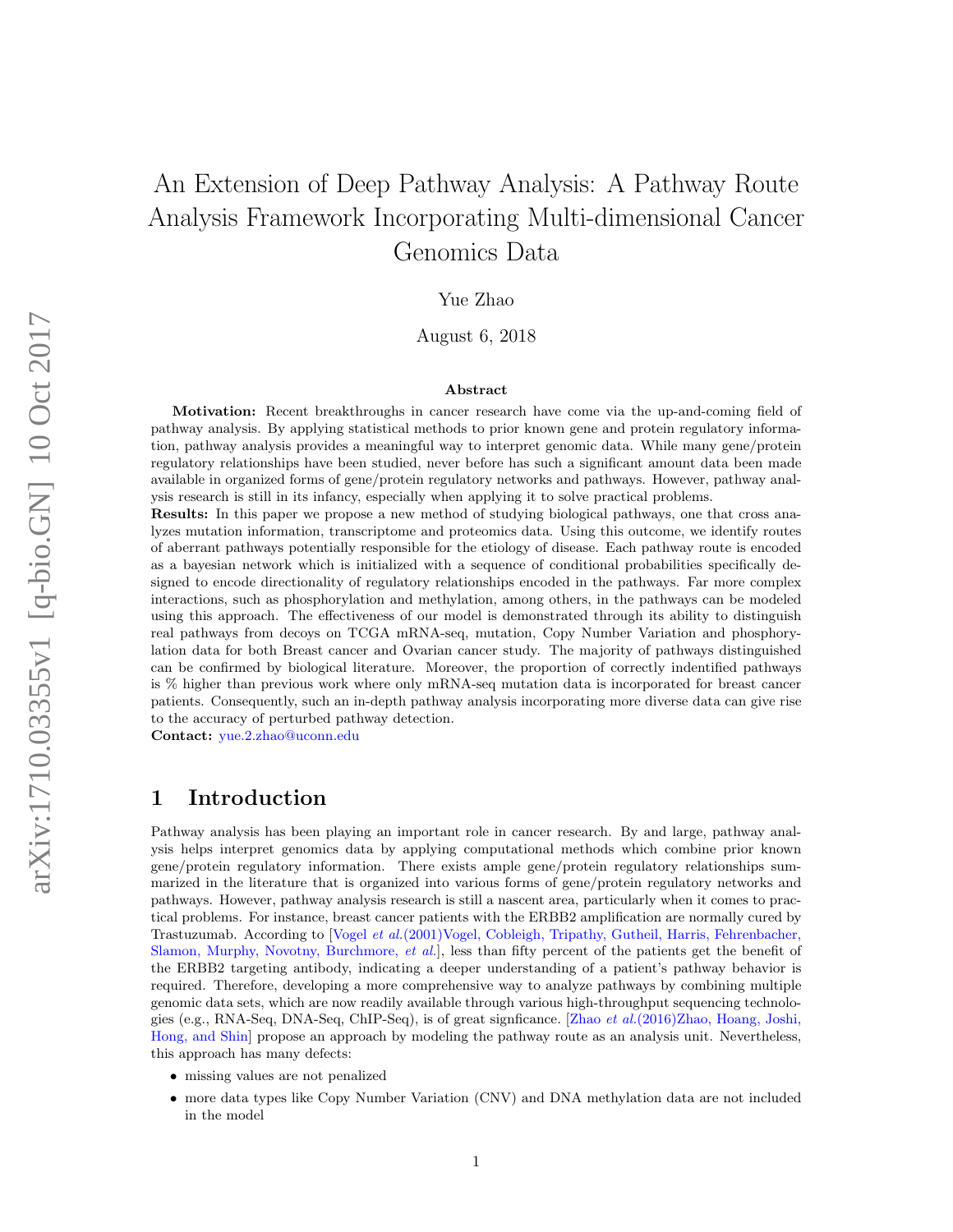• specific types of regulation information are not considered, such as phosphorylation, methylation

The goal of this paper is to extend that pathway analysis framework giving it the ability to include proteomics and CNV data and the specific types of regulation mentioned above. Together with existing transcriptome and mutation data, we aim to pinpoint the precise pathway routes perturbed. This analysis will focus on explaining the biological mechanisms behind cancer development more accurately. The rest of the paper is outlined as follows. In section II, existing pathway analysis methods are briefly reviewed. Section III covers the model settings and assumptions described in detail. Section IV presents a significance study similar to that of [Vaske et al.[\(2010\)Vaske, Benz, Sanborn, Earl, Szeto, Zhu, Haussler,](#page-14-1) and Stuart using TCGA Breast Cancer data. In section V, we show the route analysis outcome of applying our model to the data. Finally we conclude with section VI.

# 2 Related Work

Great efforts have been made to incorporate pathway information into genomic data analysis. One of the first popular methods of analyzing genome-wide experimental data is using gene set enrichment analysis methods [Subramanian et al.[\(2005\)Subramanian, Tamayo, Mootha, Mukherjee, Ebert, Gillette,](#page-14-2) [Paulovich, Pomeroy, Golub, Lander,](#page-14-2) et al.]. [\[Li and Li\(2008\)Li and Li\]](#page-13-0) encoded the pathway network into a penalty function and did model selection by optimizing the function to pick meaningful genes and subnetworks. [Tarca et al.[\(2009\)Tarca, Draghici, Khatri, Hassan, Mittal, Kim, Kim, Kusanovic,](#page-14-3) [and Romero\]](#page-14-3) proposed SPIA which measures pathway significance by statistical testing against random permutation. [Vaske et al.[\(2010\)Vaske, Benz, Sanborn, Earl, Szeto, Zhu, Haussler, and Stuart\]](#page-14-1) presented PARADIGM, a novel method by modeling the pathway as a factor graph to do patient specific inference. [Verbeke et al.[\(2015\)Verbeke, Van den Eynden, Fierro, Demeester, Fostier, and Marchal\]](#page-14-4) ranked the pathways by p-value obtained from encoding pathway logic into a global network. The p-value is calculated based on a hypothesis test where the null hypothesis is that the pathway is picked randomly. [\[Ko](#page-13-1)rucuoglu et al.[\(2014\)Korucuoglu, Isci, Ozgur, and Otu\]](#page-13-1) and [Isci et al.[\(2011\)Isci, Ozturk, Jones, and Otu\]](#page-13-2) encode the pathway as a Bayesian network. After removing cycles in the graph, they train the model with expression data. Significance of the score is given by bootstrap-generated data. [Zhao et al.[\(2016\)Zhao,](#page-15-0) [Hoang, Joshi, Hong, and Shin\]](#page-15-0) dynamically encode pathway routes as a Bayesian network incorporating expression and mutation data to do the pathway analysis.

## 3 Methods

### 3.1 Model and Terms

Figure [1](#page-2-0) illustrates the pipeline of this approach. Figure [1.](#page-2-0)A shows an example pathway, ErbB, which has been adapted from the KEGG pathway database [\[Kanehisa and Goto\(2000\)Kanehisa and Goto\]](#page-13-3). The pathway is then simplified to be a gene regulation network  $G_B$ . Unlike most existing approaches who merely keep activation and inhibition interactions after the simplification, different tags on the interactions in the KEGG pathway are furthermore kept in  $G_B$ , i.e. Phosphorylation (+p), Ubiquitination(+u), Glycosylation(+g), Methylation(+m), Dephosphorylation(-p), Debiquitination(-u), Deglycosylation(-g), Demethylation(-m), Expression(+e), Repression(-e). These tags are defined as evidence tags determining the data associated with the interactions.

Among all these types of tags, Phosphorylation, Glycosylation, Methylation, Ubiquitination, Dephosphorylation, Deubiquitination, Deglycosylation, Demethylation do not affect the expression level of the target gene, however, it can affect the protein product structure and function. We call all these types of edges (Protein) Functional Interactions. For Expression and Repression edges, only expression level of  $g_i$  is affected rather than the protein function. Thus, we categorize these two type of interactions as Expression Interactions. These two categories will be handled in distinct ways in the model.

The next step is to identify all possible "routes" available from the given  $G^*$ . Figure [1.](#page-2-0)C shows a route which starts from ERBB2 and ends at BAD. The selected route is then converted into a discrete Bayesian Network ( denoted as G shown by Figure [1.](#page-2-0)D). Our objective is to treat each "route" as a unit of pathway analysis. This route-based method is more amenable as it could show whether the effect of ERBB2 amplification is more prominent through ERBB2→SHC2 path or ERBB2→PIK3R5 path, or even for both. The route-based modeling idea assumes that it is crucial to identify which portion(s) of the pathway is(are) either abnormally activated or suppressed. In this way, a more informed treatment plan could be designed.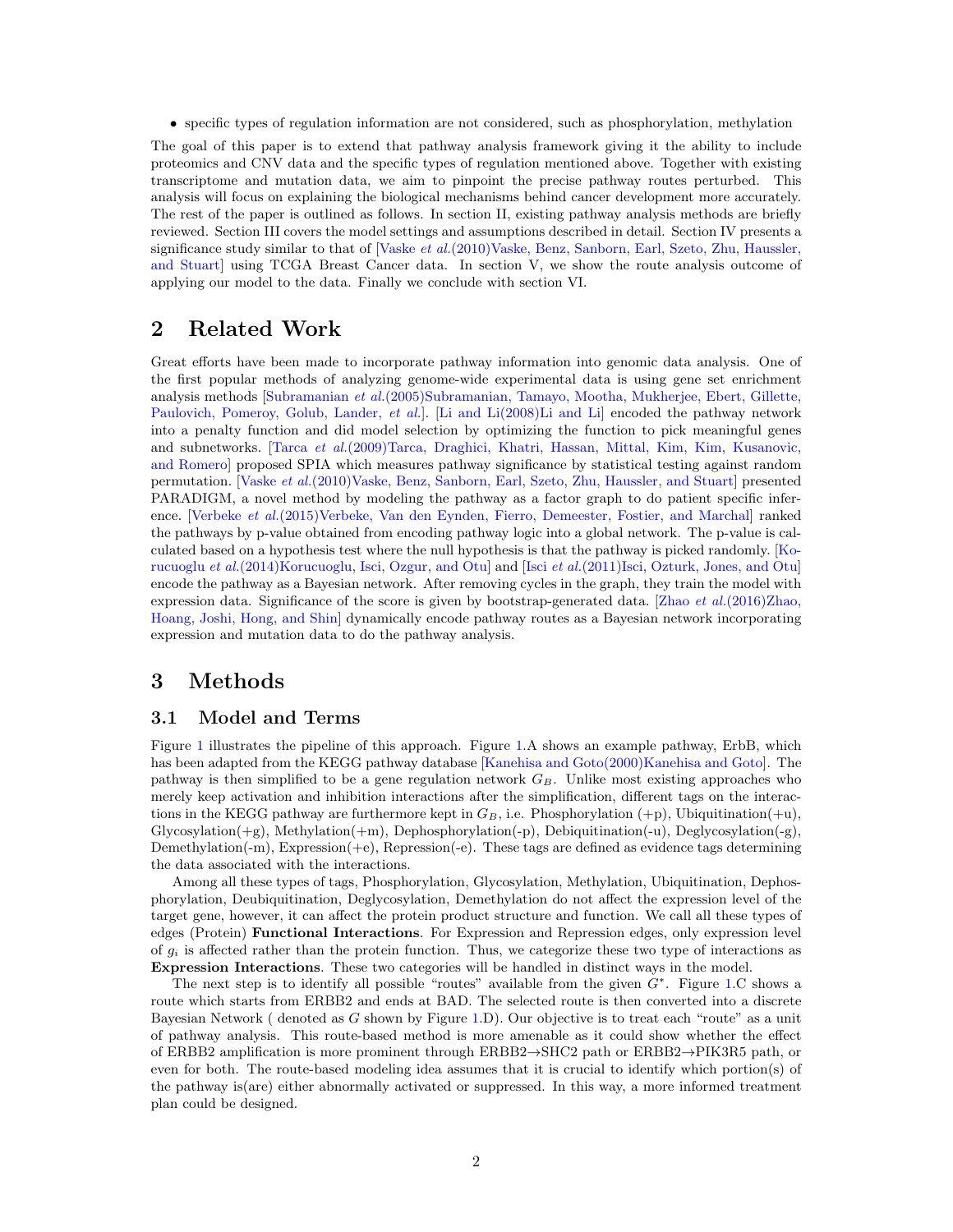

<span id="page-2-0"></span>Figure 1: Conversion Pipeline. Part of the ErbB pathway in KEGG shown in part A. The pathway is simplified by keeping only specific interactions and genes, resulting in gene regulation network  $G_B$  in Part B. A route  $G^*$  shown in part C, starting from ERBB2 to BAD, is extracted from  $G_B$  and converted to a Bayesian Network G in part D. Since ERBB2 is Activating (one of Functional Interactions) PIK3R5 in  $G^*$ , thus the nodes for ERBB2,  $R_1$  and  $M_1$  is pointing to  $RM_2$ , the RM node for PIK3R5. On the other hand, once getting activated, PIK3R5's protein will binds to AKT3 and make it express. Thus all nodes for PIK3R5 points to R node of AKT3, namely,  $R_3$ . Distinct node colors represent different data source (denoted as cylinders) used to calculate the observations. For instance, all R node observation comes from mRNA-seq database for the same patient.

We then continue to illustrate the conversion process from a pathway route  $G^*$  to a Bayesian network G. As shonw in Fig[.3,](#page-4-0) for a gene regulation network  $G_B$  (converted from a pathway), a path  $G^*$  is simply a subgraph of  $G_B, G^* \subseteq G_B, G^* = (V^*, E^*)$  where  $V^* = \{g_1, \ldots, g_{k_{G^*}}\}\$ , where  $g_i$  represents the *i*th gene and  $k_{G^*}$  is the number of genes contained in path  $G^*$ ,  $E^* = \{e_{ij} | 1 \leq i \leq k_{G^*} \text{ and } j = i + 1\}.$ 

For each edge in  $G^*$ ,  $e_{i-1,i}$ ,  $1 < i \leq k_{G^*}$ , if  $i < k_{G^*}$  and  $e_{i-1,i}$  is one of the Functional Interactions in  $G^*$ , then we create three nodes in the corresponding Bayesian Network  $G: R_i$ ,  $M_i$  and  $RM_i$  for  $g_i$ . On the other hand, if  $i < k_{G^*}$  and  $e_{i-1,i}$  is one of the Expression Interactions, only two nodes  $R_i$  and  $M_i$  will be created. The first gene,  $g_1$  will always have two nodes created  $R_1$  and  $M_1$  while  $g_{kG*}$  will only have one node, either  $R_{k_{G^*}}$  (if  $e_{k_{G^*}-1,k_{G^*}}$  is Expression Interaction) or  $RM_{k_{G^*}}$  (if  $e_{k_{G^*}-1,k_{G^*}}$  is Functional Interaction). In this way, there will usually be three nodes for target gene of Functional interactions and two nodes for that of Expression interactions.

After creating nodes for each gene in the path  $G^*$ , the edges in the Bayesian network  $G$  will be added dynamically according to the edges in pathway route  $G^*$ . For  $g_i \in V^*$ ,  $1 < i \leq k_{G^*}$ , if  $e_{i-1,i} \in E^*$  is one of the Functional Interactions, edges will be created pointing from all the nodes for parent gene  $g_{i-1}$ to the RM node child gene  $g_i$ . Namely, we will add edges from  $R_{i-1}$ ,  $M_{i-1}$ ,  $(RM_{i-1})$ , to  $RM_i$ . On the other hand if  $e_{i-1,i}$  is an Expression Interaction, edges from the nodes of  $g_{i-1}$   $(R_{i-1}, M_{i-1}, (RM_{i-1}))$ to  $R_i$  will be created instead. The conditional probability table corresponding to edges in Bayesian Network  $G$  is determined by the type of the edge in  $G^*$  as shown in details from Table [1](#page-5-0) to Table [4.](#page-5-1) The assumption is that, given the edge  $e_{i-1,i}$ , the expression level  $(R_i)$  (or functional status  $RM_i$ ), of the gene  $g_i$  is affected by its parent's expression status  $R_{i-1}$ , the DNA functional status  $M_{i-1}$  (and the Protein functional status  $RM_{i-1}$  if exists). After conversion, the resulting Bayesian Network G is formally defined as follows:  $G = (V, E)$ , where  $V = RR \bigcup MM \bigcup RMS$ ,  $RR = \{R_i, i \in \{1, \ldots, k_{G^*}\}\}\$  where  $R_i$ is a random variable representing expression level status on gene  $g_i$ .  $MM = \{M_i, i \in \{1, ..., k_{G^*} - 1\}\}\$ where  $M_i$  is a random variable representing DNA functional status on gene  $g_i$ .  $RMS = \{RM_i, i \in \{j : \text{if } j \leq j\} \}$  $e_{j-1,j}$  is one of Functional Interactions in  $G^*\}$  where  $RM_i$  is a random variable representing protein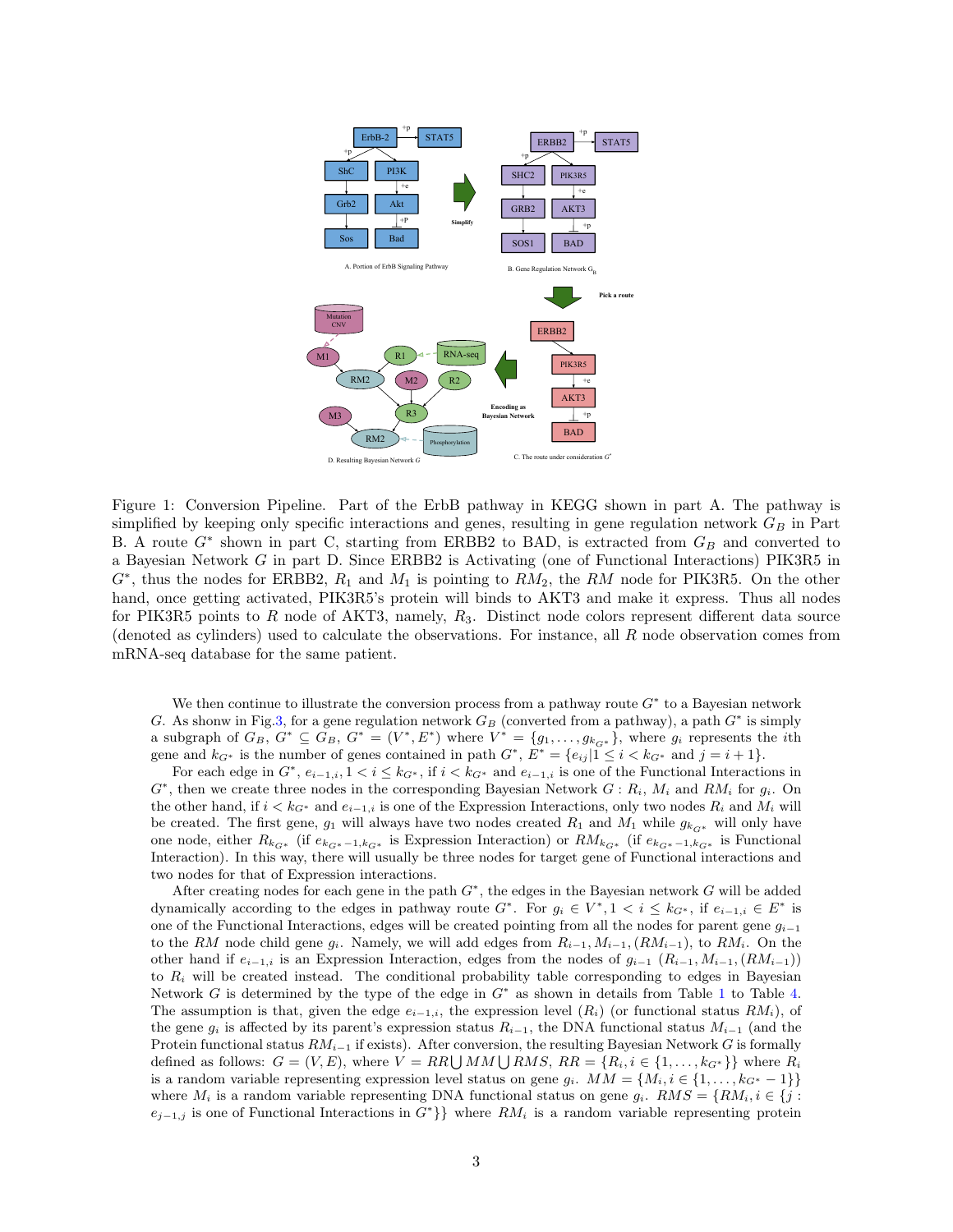

<span id="page-3-0"></span>Figure 2: Central Dogma of Molecular Biology for gene  $g_i$ . Random variable  $M_i$ s will be handling the DNA functional status. Mutation and Copy Number Variation data will be used to get the observation for the M random variable. Random variable  $R_i$  will be representing the expression status, namely, whether the mRNA or protein of  $g_i$  will be high enough be achieve the biological function. The last type of random variable  $RM_i$ stands for the functional status of the protein, for example, whether the protein has been phosphorylated or methylated by  $g_i$ 's parent gene. Only when all three parts work properly, could the interaction  $e_{i+1,i+2}$ take effect.

functional status on gene  $g_i$ . This setting is motivated from central dogma shown in Figure [2.](#page-3-0)

 $M_i$ ,  $R_i$  and  $RM_i$  are now defined in detail. Since the DNA information is not affected by any interactions in the pathway route and  $M_i$  doesn't have a parent node in  $G$ , the random variable  $M_i$ follows a Bernoulli distribution as shown in  $(1)$ . The Bernouli random variable  $M_i$  has two possible values: +1 represents that  $g_i$  functions normally on DNA level, and  $-1$  represents function loss, i.e.  $g_i$ 's DNA original biological function is disrupted. The probability distribution indicates the prior has no specific preference on these two levels:

<span id="page-3-1"></span>
$$
M_i = \begin{cases} +1 & p = 0.5 \\ -1 & p = 0.5 \end{cases}
$$
 (1)

Random variable  $R_i$  follows a different probability distribution based on the location of gene  $g_i$  in path  $G^*$ : Suppose  $g_i$  is the starting node in  $G^*$ ,  $R_i$ 's distribution is shown in [\(2\)](#page-3-2)

<span id="page-3-2"></span>
$$
R_i = \begin{cases} +1 & p = 1/3 \\ 0 & p = 1/3 \\ -1 & p = 1/3 \end{cases}
$$
 (2)

where +1 represents gene  $g_i$  is not down regulated in expression level,  $-1$  represents gene  $g_i$  is down regulated in test cases and  $R_i = 0$  otherwise. For cancer research, test case is equivalent to the tumor cell. On the other hand, if  $g_i$   $(i > 1)$  has a parent, gene  $g_{i-1}$  in  $G^*$ ,  $R_i$  will follow the conditional probability table in Table [1\(](#page-5-0)Table [2\)](#page-5-2) if  $e_{i-1,i}$  is expression(repression) in  $G^*$ . In order to illustrate our model more clearly, we define the following operator &, which is really similar to the AND operator, in [\(3\)](#page-4-1). For instance,  $(RM_{i-1}\&R_{i-1}\&R_{i-1})$  has value of +1 if none of the three (or two if there is no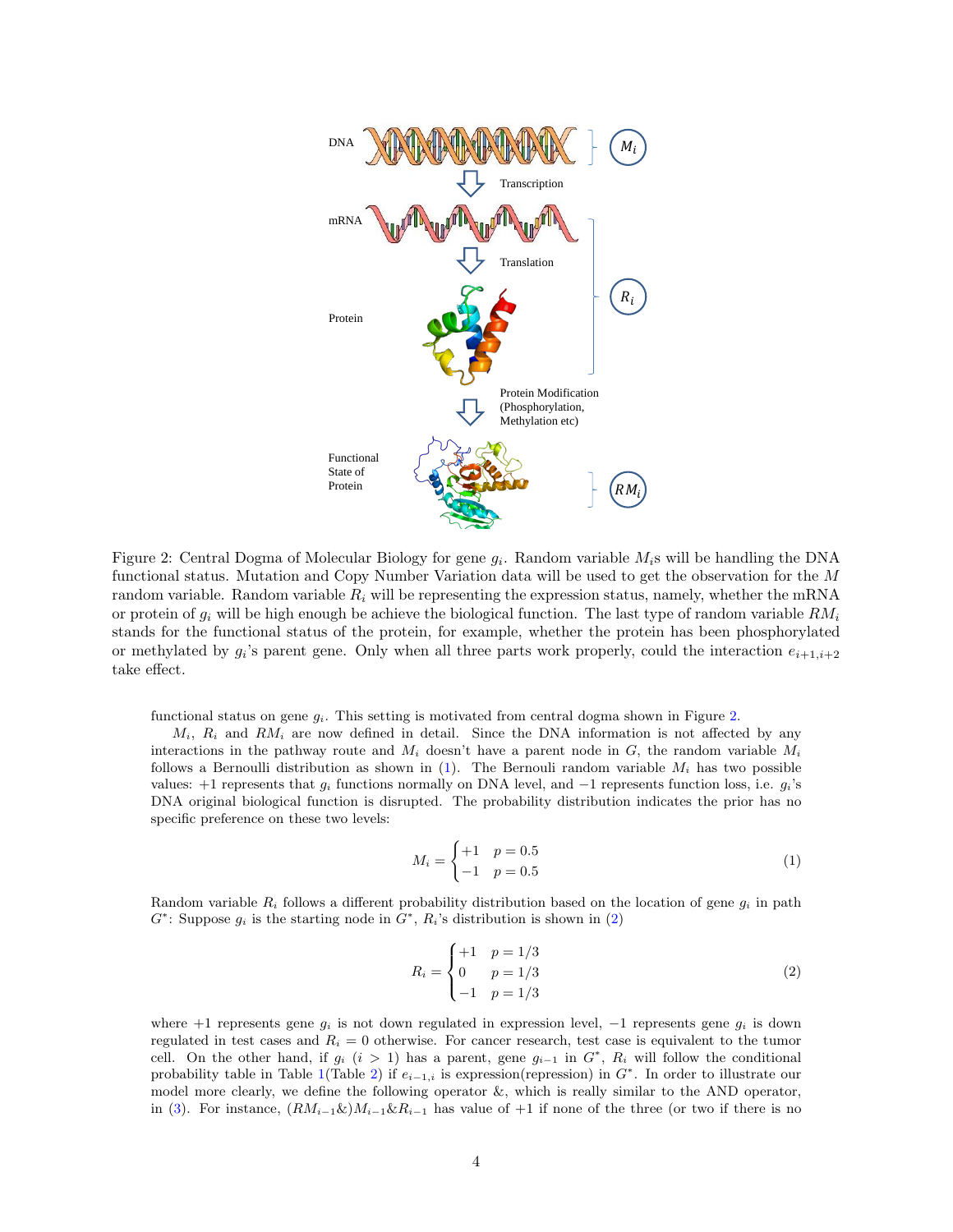

<span id="page-4-0"></span>Figure 3: Converting the route in the pathway to Bayesian Network. The pathway route  $G^*$  on the left is converted to Bayesian Network G on the right. Especially, for  $Gene_j$  activating  $Gene_{j+1}$ , the  $RM_{j+1}$  has an extra parent  $RM_j$ . This illustrates the special case when  $Gene_{j-1}$  is activating or inhibiting  $Gene_j$ .

 $RM_{i-1}$ ) variables are -1. Otherwise, it has value of -1.

<span id="page-4-1"></span>
$$
A_1 \& A_2 \& \dots, A_{n-1} \& A_n = \begin{cases} -1 & \exists i \in [1, n] \ s.t. \ A_i = -1 \\ +1 & \text{otherwise} \end{cases} \tag{3}
$$

Next we show the biological logic behind the conditional probability table for  $R_i$ . Here we focus on the expression table (Table[.1\)](#page-5-0); the repression table (Table[.2\)](#page-5-2) is built in a similar way. If the parent gene of  $g_i$ ,  $g_{i-1}$ , has no function loss in DNA, over-expresses and the functional status of  $g_{i-1}$ 's protein is fully activated, namely  $M_{i-1} \& R_{i-1} \& RM_{i-1} = +1$ , then the target  $g_i$  will also be highly likely to overexpress, i.e.  $R_i = +1$ , given the edge between them in  $G^*$  is 'expression'. If there is no Functional Interaction  $e_{i-2,i-1}$  targeting at  $g_{i-1}$ , there will be just  $R_{i-1}$  and  $M_{i-1}$  in the conditional table. As a result,

$$
P(R_i = +1|M_{i-1} \& R_{i-1} \& RM_{i-1} = +1) = 1 - \epsilon_1 - \epsilon_2
$$

while

$$
P(R_i = -1 | M_{i-1} \& R_{i-1} \& RM_{i-1} = +1) = \epsilon_1
$$
\n
$$
P(R_i = 0 | M_{i-1} \& R_{i-1} \& RM_{i-1} = +1) = \epsilon_2
$$

where  $\epsilon_1$  and  $\epsilon_2$  are respectively the probability of observing  $R_i = -1$  and  $R_i = 0$ .  $1 - \epsilon_1 - \epsilon_2$  should be close to 1. Here  $\epsilon_1 < \epsilon_2$  indicating that we penalize the inconsistency more than the uncertainty. Similarly, if the parent gene of  $g_i$  has DNA function loss, caused by mutation for instance, or its expression level is down regulated in test case, or the protein of  $g_{i-1}$  is not activated successfully  $(M_{i-1}\&R_{i-1}\&R_{i-1} =$  $-1$ ), then the downstream regulation process towards  $g_i$  is likely not to be functioning. Therefore,  $g_i$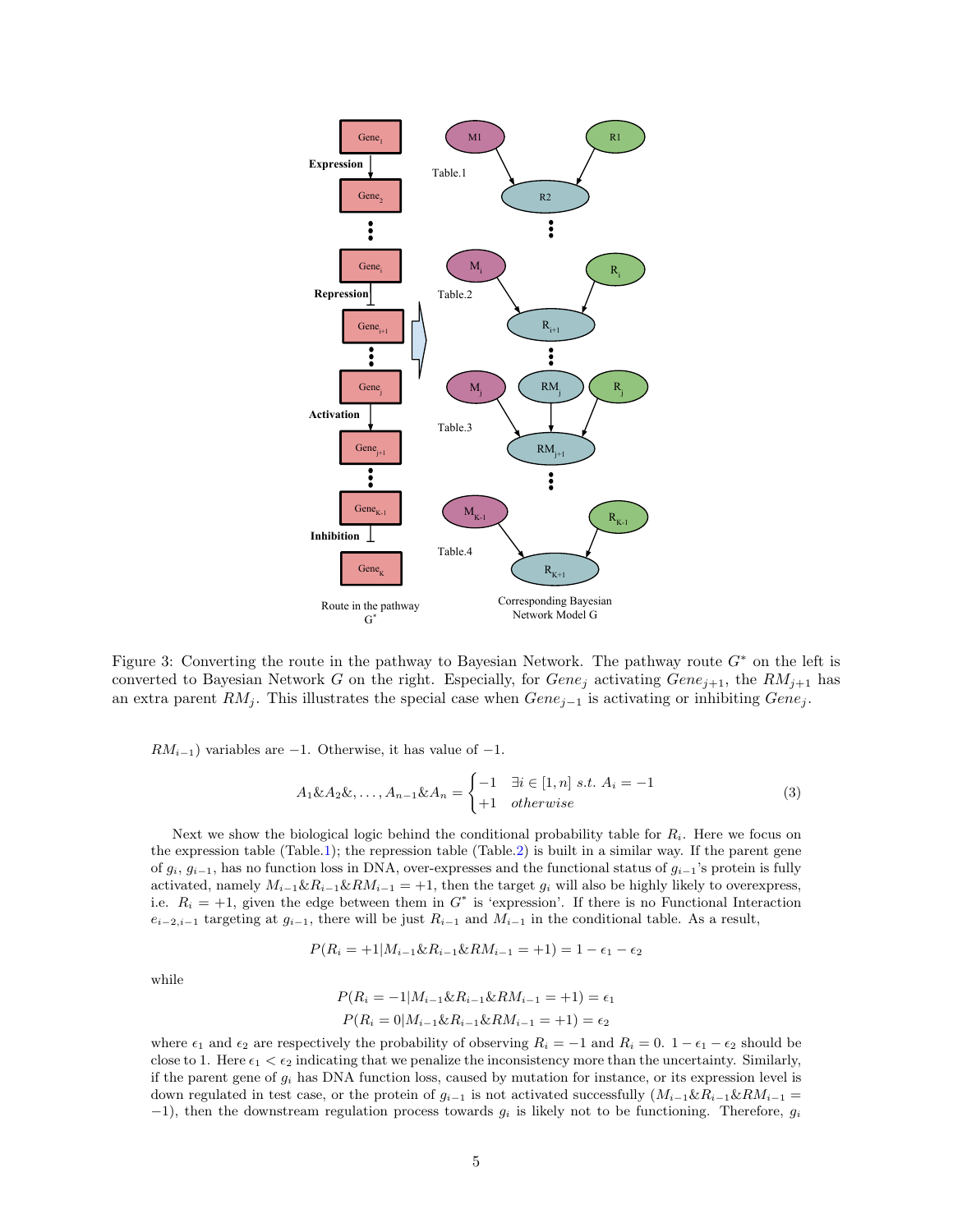Table 1: THE REGULATION PROCESS  $e_{i-1,i}$  IN  $G^*$  IS EXPRESSION

<span id="page-5-0"></span>

| $(RM_{i-1}\&)M_{i-1}\&R_{i-1}$ $R_i = +1$ $R_i = 0$ $R_i = -1$ |                                                                               |  |
|----------------------------------------------------------------|-------------------------------------------------------------------------------|--|
| $+1$                                                           | $1-\epsilon_1-\epsilon_2$ $\epsilon_2$ $\epsilon_1$                           |  |
| $-1$                                                           | $\epsilon_1$ $\epsilon_2$ $1-\epsilon_1-\epsilon_2$                           |  |
|                                                                | $\epsilon_0$ < $\epsilon_1$ < $\epsilon_2$ << 1 - $\epsilon_1$ - $\epsilon_2$ |  |

Table 2: THE REGULATION PROCESS  $e_{i-1,i}$  IN  $G^*$  IS REPRESSION

<span id="page-5-2"></span>

| $(RM_{i-1}\&)M_{i-1}\&R_{i-1}$ $R_i = +1$ $R_i = 0$ $R_i = -1$ |                                                     |                                                     |
|----------------------------------------------------------------|-----------------------------------------------------|-----------------------------------------------------|
| $+1$                                                           |                                                     | $\epsilon_1$ $\epsilon_2$ $1-\epsilon_1-\epsilon_2$ |
| $-1$                                                           | $1-\epsilon_1-\epsilon_2$ $\epsilon_2$ $\epsilon_1$ |                                                     |

Table 3: THE REGULATION PROCESS  $e_{i-1,i}$  IN  $G^*$  IS FUNCTIONAL ACTIVATION

<span id="page-5-3"></span>

| $(RM_{i-1}\&)M_{i-1}\&R_{i-1}$ $RM_i = +1$ $RM_i = 0$ $RM_i = -1$ |                                        |                                        |
|-------------------------------------------------------------------|----------------------------------------|----------------------------------------|
| $+1$                                                              | $1-\epsilon_1-\epsilon_2$ $\epsilon_2$ | $\epsilon_1$                           |
| $-1$                                                              | $\epsilon_1$ and $\epsilon_2$          | $\epsilon_2$ $1-\epsilon_1-\epsilon_2$ |

Table 4: THE REGULATION PROCESS  $e_{i-1,i}$  IN  $G^*$  IS FUNCTIONAL INHIBITION

<span id="page-5-1"></span>

| $(RM_{i-1}\&)M_{i-1}\&R_{i-1}$ $RM_i = +1$ $RM_i = 0$ $RM_i = -1$ |                                            |                                                     |
|-------------------------------------------------------------------|--------------------------------------------|-----------------------------------------------------|
| $+1$                                                              |                                            | $\epsilon_1$ $\epsilon_2$ $1-\epsilon_1-\epsilon_2$ |
| $-1$                                                              | $1 - \epsilon_1 - \epsilon_2$ $\epsilon_2$ | $\epsilon_1$                                        |

would tend to be down regulated, namely  $R_i = -1$ , and hence the corresponding probability would be flipped.

Similar to  $R_i$ , Random variable  $RM_i$  has three possible values:  $\{+1, 0, -1\}$ , where  $+1$  represents gene  $g_i$  has its protein switched on by its parent gene  $g_{i-1}$  through  $e_{i-1,i}$ ,  $-1$  represents gene  $g_i$  is switched off and otherwise  $R_i = 0$ . Recall that  $RM_i$  will be attached only when interaction  $e_{i-1,i}$  in  $G^*$  is Functional Interaction,  $g_i$  will always have a parent, gene  $g_{i-1}$  in  $G^*$ .  $RM_i$  will follow the conditional probability table from Table [3](#page-5-3) to Table [4.](#page-5-1)

The biological logic behind the conditional probability table for  $RM_i$  is built based on central dogma, as shown in Figure [2.](#page-3-0) Here we focus on the positive effect table (Table[.3\)](#page-5-3); the negative effect table (Table[.4\)](#page-5-1) is built in a similar way. If the parent gene of  $g_i$ ,  $g_{i-1}$ , has no function loss in DNA, it over-expresses and  $g_{i-1}$ 's protein is successfully regulated (if  $RM_{i-1}$  exists)  $(M_{i-1} \& R_{i-1} \& R_{i-1} =$ +1), then interaction  $e_{i-1,i}$  will take effect, thus the target  $g_i$  protein will also be highly likely to be regulated successfully, namely,  $R_i = +1$  given the edge between them in  $G^*$  is one the Positive Functional Interactions: Phosphorylation, Glycosylation, Methylation, Ubiquitination, Activation . As a result,

$$
P(RM_i = +1|M_{i-1} \& R_{i-1} \& RM_{i-1} = +1) = 1 - \epsilon_1 - \epsilon_2
$$

while

$$
P(RM_i = -1|M_{i-1} \& R_{i-1} \& RM_{i-1} = +1) = \epsilon_1
$$
  

$$
P(RM_i = 0|M_{i-1} \& R_{i-1} \& RM_{i-1} = +1) = \epsilon_2
$$

where  $\epsilon_1$  and  $\epsilon_2$  are respectively the probability of observing  $R_i = -1$  and  $R_i = 0$ . Similarly, if the parent gene of  $g_i$  has DNA function loss, caused by mutation for instance, or its expression level is down regulated, or the protein of  $g_{i-1}$  is not regulated successfully  $(M_{i-1}\&R_{i-1}\&R_{i-1}=-1)$ , then the downstream regulation process towards  $g_i$  is likely not to be functioning. Therefore,  $g_i$  would tend to be not regulated properly, namely  $R_i = -1$ , and hence the corresponding probability would be flipped.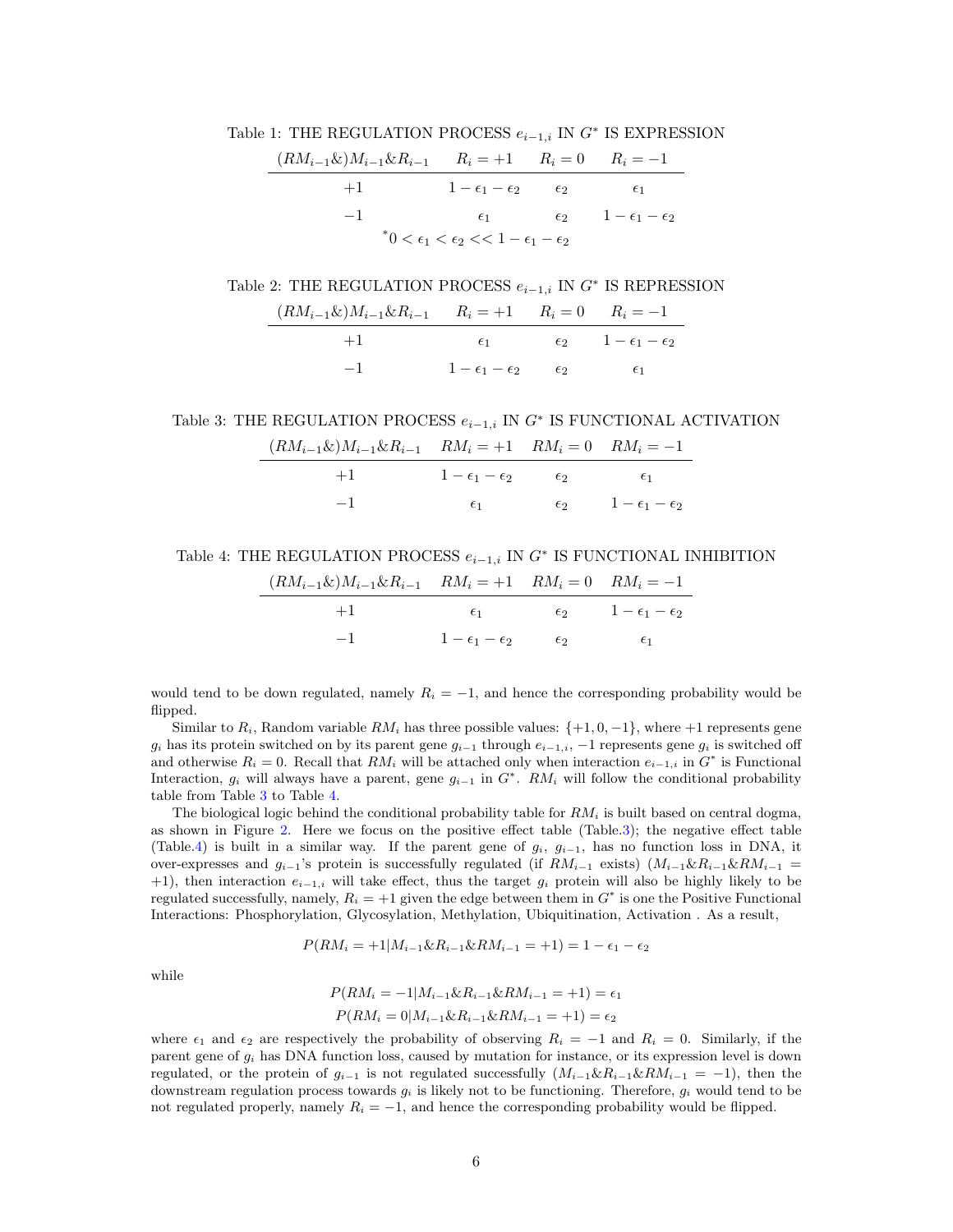### 3.2 Ranking the Route

#### 3.2.1 A Score Based on Conditional Probability

Given  $(\vec{r}, \vec{m}, r\vec{m})$ , a set of data observations of the random variables in Bayesian Network G from a specific patient s, we could rank the path  $G^*$  with the probability of observing  $\vec{r}$ ,  $\vec{m}$  and  $r\vec{m}$  conditioning on the Bayesian network model G,  $P(\vec{R} = \vec{r}, \vec{M} = \vec{m}, R\vec{M} = \vec{m} | G)$ . The larger the probability, the more likely the pathway route is perturbed since the observation is highly consistent with the biological logic from  $G^*$  encoded in  $G$ . One problem of using this probability as a measure, is that the probability will be higher if fewer data are observed. Thus the score displayed in  $(4)$  given in [\[Koller and Fried](#page-13-4)[man\(2009\)Koller and Friedman\]](#page-13-4), will be used instead, where the conditional probability is normalized by  $P(\vec{R}, \vec{M}, \vec{RM})$  are consistent $|G|$ .

<span id="page-6-0"></span>
$$
Score_s(G^*, \vec{r}, \vec{m}, \vec{rm}) = \frac{P(\vec{R} = \vec{r}, \vec{M} = \vec{m}, R\vec{M} = \vec{rm} | G)}{P(\vec{R}, \vec{M}, R\vec{M} \text{ are consistent} | G)}
$$
(4)

$$
P(\vec{R} = \vec{r}, \vec{M} = \vec{m}, R\vec{M} = r\vec{m} | G)
$$
  
= 
$$
\sum_{\vec{R} = \vec{r}, \vec{M} = \vec{m}, R\vec{M} = r\vec{m}} P(\vec{R}, \vec{M}, R\vec{M})
$$
  
= 
$$
\sum_{\vec{R} = \vec{r}, \vec{M} = \vec{m}, R\vec{M} = r\vec{m}} \prod_{P a^G(R_i) = \emptyset} P(R_i) \prod_{1 \leq i < k_{G^*}} P(M_i)
$$
  

$$
\prod_{P a^G(R_i) \neq \emptyset} P(R_i | Pa^G(R_i)) \prod_{P a^G(RM_i) \neq \emptyset} P(RM_i | Pa^G(RM_i))
$$

where  $Pa^G(X)$  is the set of containing parent nodes of node X in Bayesian Network G.  $P(\vec{R}, \vec{M}, R\vec{M})$  are consistent  $|G\rangle$ is the probability that the random variables with observations are fully consistent with the biological logic encoded in the pathway route given  $R_1 = +1$ ,  $M_1 = +1$ . For instance, suppose the pathway route only contains two genes and  $g_1$  phosphorylates  $g_2$ , namely,  $G^* : g_1 \stackrel{+p}{\longrightarrow} g_2$ . Then we have [\(5\)](#page-6-1):

$$
P(\vec{R}, \vec{M}, \vec{RM}) \text{ are consistent } | G)
$$
  
=  $P(R_1 = +1, M_1 = +1, RM_2 = +1 | G)$  (5)

<span id="page-6-1"></span>(since  $g_2$  is the last node in the route and the interaction  $e_{12}$  is phosphorylation, then  $R_2$  and  $M_2$  are not included in the model).

A high score means that the path  $G^*$  is highly likely to be perturbed based on the data we observe. A path  $G^*$  could only get a high score if the observations, the changes in tumor cells for each gene, are highly consistent with pathway information contained in the Bayesian Network G. Inconsistency between data and the model would lower the score greatly since the conditional probability will be  $\epsilon_1$  instead of  $1 - \epsilon_1 - \epsilon_2$  during the calculation of the score. Advantages of this measure are

- the analysis could be done across pathways, i.e. after merging pathways in a reasonable way, this measure could recognize a significantly meaningful route across different pathways. This could allow biologists, oncologist or doctors to see what biological processes are likely to be "making trouble" in the patient's body.
- even though some observation values are flipped due to random errors from the genomic data (it is observed to be −1 when it actually +1), the whole path would still have a high score if the other genes have consistent observations.

The data here comes from one patient, s, indicating that the score is specifically tailored to patient s.

The perturbed route could have two possible statuses, enhanced or suppressed, as we have defined in [Zhao et al.[\(2016\)Zhao, Hoang, Joshi, Hong, and Shin\]](#page-15-0). Recall that we define a pathway route  $G^*$  to be enhanced if the last gene's expression value is observed to be the same as the expected value. The expected value is calculated based on biological logic in  $G^*$  by supposing  $R_1 = +1, M_1 = +1$ . The route is defined to be suppressed if the observation of the last node is opposite to the expectation. The score is easily extended to include this information, resulting in a new signed score, sScore, as shown in [\(6\)](#page-6-2).

<span id="page-6-2"></span>
$$
sScore_s(G^*,\vec{r},\vec{m}) = \tilde{I}(o_{|G^*|},\dot{o}_{|G^*|}) \cdot Score_s(G^*,\vec{r},\vec{m},\vec{rm})
$$
\n
$$
(6)
$$

where  $o_{G^*}$  is the observation of the last gene in the route  $G^*$ . If  $e_{|G^*|-1,|G^*|}$  is an Expression Interaction, then  $o_{|G^*|} = r_{|G^*|}$ . Otherwise,  $o_{|G^*|} = rm_{|G^*|}$  since  $e_{|G^*|-1,|G^*|}$  is Functional interaction.  $\dot{r}_{|G^*|}$  is the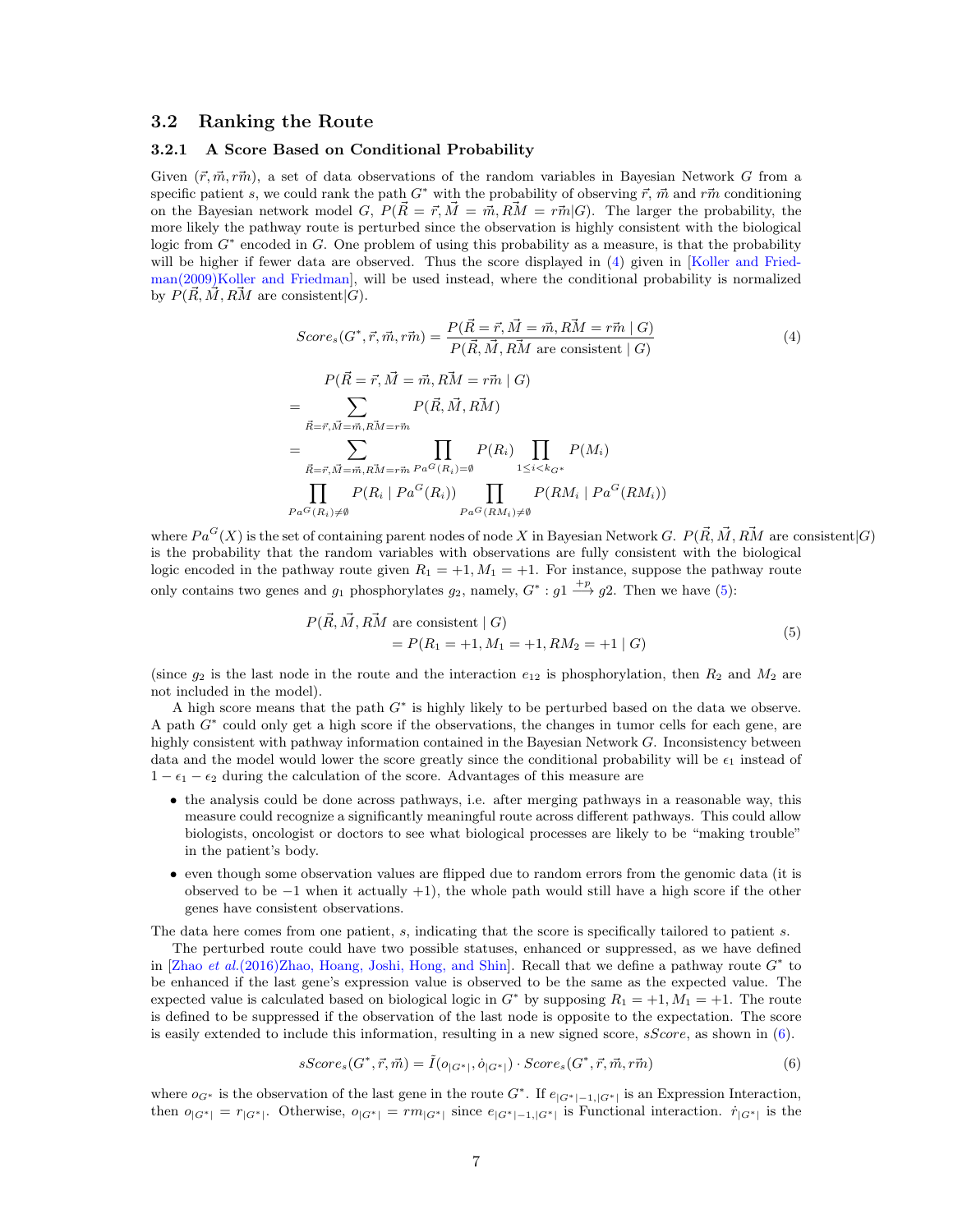

<span id="page-7-2"></span>Figure 4: Data Intergration illustration. A sample Bayesian network is shown above. All the nodes with same color will have the same data resource.  $RM_2$  has observation extracted from phosphorylation database because  $e_{12}$  is Phosphorylation or Dephosphorylation interaction in its corresponding pathway route  $G^*$ . Similarly,  $e_{i,i+1}$  is Methylation or Demethylation and  $e_{i,i+1}$  is Ubiquitination or Deubiquitination.

expected observation of the last gene in the route conditioning on  $R_1 = +1$ ,  $M_1 = +1$ . Similarly, If  $e_{|G^*|-1,|G^*|}$  is expression interaction, then  $\dot{o}_{|G^*|}=r_{|G^*|}$ . Otherwise,  $\dot{o}_{|G^*|}=rm_{|G^*|}$  since  $e_{|G^*|-1,|G^*|}$  is Functional interaction. Function  $\tilde{I}: R^2 \to R$  is defined in [\(7\)](#page-7-0). The signed score varies from -1 (highly suppressed) to  $+1$  (highly enhanced).

<span id="page-7-0"></span>
$$
\tilde{I}(x,y) = \begin{cases}\n+1 & x = y \\
-1 & x \neq y\n\end{cases}
$$
\n(7)

Finally we propose the measure for a whole pathway based on the route score. The pathway score for pathway  $G_B$  based on data from a group of subjects S,  $pScores(G_B)$ , is displayed in [\(8\)](#page-7-1):

$$
pScore_S(G_B) = \frac{1}{|G_B|} \sum_{G^* \in G_B} I(\frac{1}{|S|} \sum_{s \in S} Score_s(G^*) > \beta)
$$
\n
$$
(8)
$$

<span id="page-7-1"></span>The above equation is formulated because of following reasons. The pathway could be partitioned to be several routes. We then simply measure the significance of this pathway,  $G_B$ , using the proportion of routes that have an average of all the patients' scores, calculated by [\(4\)](#page-6-0), that is larger than threshold  $β$ .

### <span id="page-7-3"></span>3.3 Data Integration

The observations for each variable in the Bayesian Network G will come from multiple types of data, as shown in Figure [4.](#page-7-2) The gene expression variable  $R_i$  value can be measured by many types of gene expression data, for instance, Microarray, mRNA-seq, Reverse phase protein array (RPPA) among others. Here mRNA-seq is chosen.  $R_i$ 's observation  $r_i$  is generated with log2 ratio of mRNA-seq FPKM using [\(11\)](#page-8-0). The threshold is set to be 0.5 to tolerate the random error resulting from sequence processing. If both protein data and mRNA-seq data are available for the same gene of the same patient and these two data have conflicting observation, then we use protein data observation to overwrite the one from mRNA-seq data.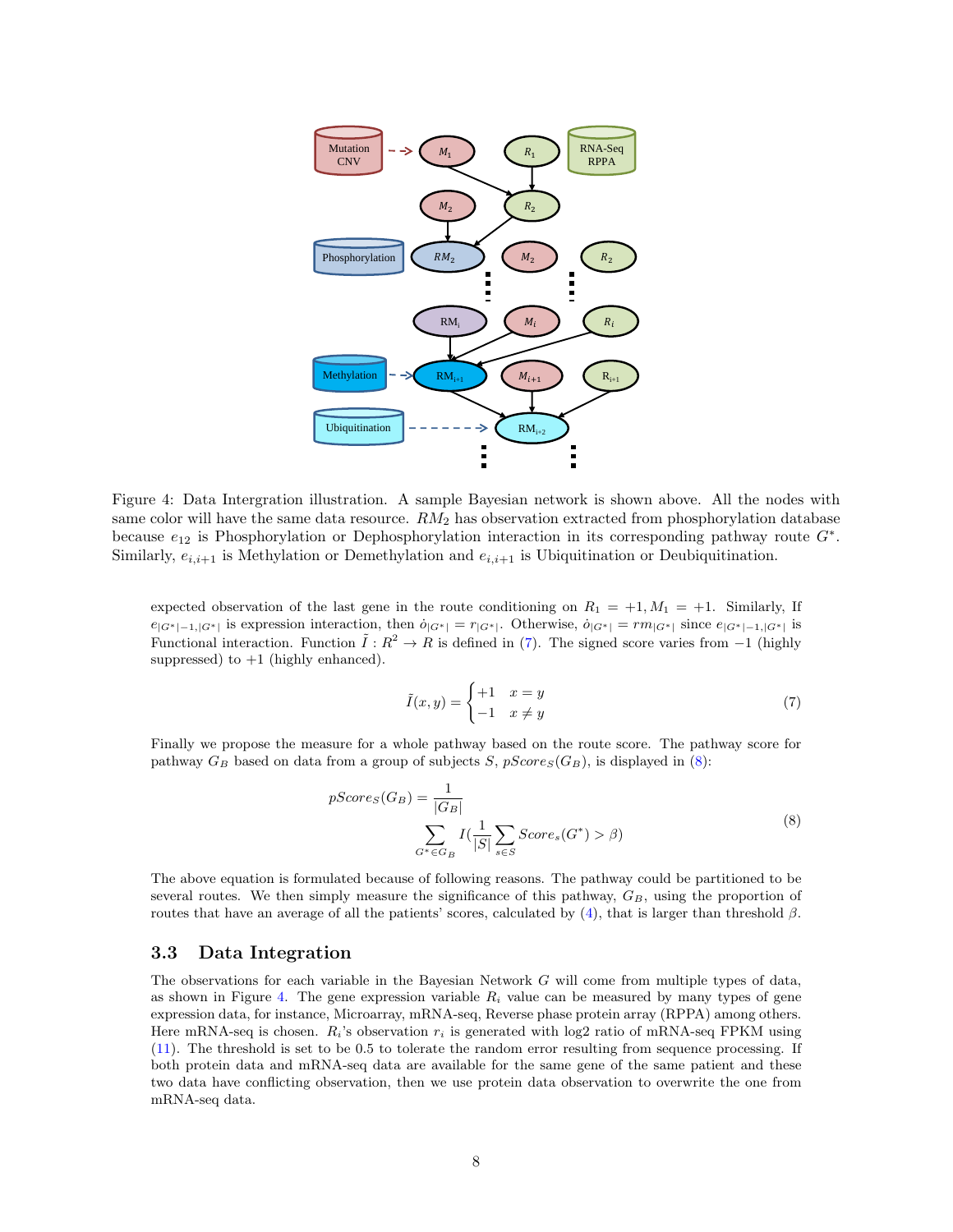$m_i$ , the data observed for random variables  $M_i$  is the congenital functional status for gene  $q_i$ . Observation  $m_i = -1$  if it can be observed from mutation or CNV data that  $q_i$ 's DNA causes function loss for the original biological process. For instance, if we observe function loss mutation from mutation database or serious copy number loss from CNV database, then  $m_i = -1$ . Otherwise,  $m_i = +1$  standing for not observing functional deficiency in  $g_i$  DNA. Mutation annotation tools will be really helpful in finding function loss mutation.

When it comes to the observation of  $RM_i$ ,  $rm_i$ , the data source becomes more complex. The data source will be determined by the specific type of  $e_{i-1,i}$ .  $RM_i$  represents different information for different interactions. The general logic is summarized by the following equation in [\(9\)](#page-8-1).

<span id="page-8-1"></span>
$$
RM_i = Type_{i-1,i} * Tag_{i-1,i} * RawValue_i \tag{9}
$$

where  $Type_{i-1,i} = +1$  if  $e_{i-1,i}$  is activation (arrow) edge and  $Type_{i-1,i} = -1$  if  $e_{i-1,i}$  is inhibition;  $Tag_{i-1,i} = +1$  if  $e_{i-1,i}$  has a tag sign of (+), i.e.  $+p, +m, +u$  or  $+g$  and  $Tag_{i-1,i} = -1$  if  $e_{i-1,i}$  is with a tag of  $-1$ , i.e.  $-p, -m, -u$  or  $-g$ . RawValue<sub>i</sub> =  $+1$  if the database shows that the gene is Phosphorylated, Methylated, Ubiquitinated or Glycosylated and  $RawValue_i = -1$  if the database shows that the gene is Dephosphorylated, Demethylated, Deubiquitinated or Deglycosylated. For instance, if the regulation process  $e_{ij}$  is inhibition taged with phosphorylation  $(+p)$  and Phosphorylation data shows that  $g_i$  is phosphorylated,  $RM_i = -1 * 1 * 1 = -1$  represents that  $g_i$  is swithed off. If the data shows that the gene is not phosphorylated,  $RM_i = -1 * 1 * (-1) = +1$  indicating  $g_i$  is not switched off successfully through phosphorylation. If  $e_{i-1,i}$  is methylation, then the value of  $rm_i$  will be determined from methylation database. The same goes with the other possible interactions: Phosphorylation, Dephosphorylation, Ubiquitination, Glycosylation etc. For the edges with no tags, we assume the edge is always working and use the fomula in [\(10\)](#page-8-2) instead. The formula indicates that given no function loss in  $M_{i-1}$  and down expression in  $R_{i-1}$ ,  $e_{i-1,i}$  works and determines  $RM_i$ .

<span id="page-8-2"></span>
$$
RM_i = Type_{i-1,i} * min(M_{i-1}, R_{i-1})
$$
\n(10)

# 4 Significance Analysis

The bioinformatics field frequently uses the TCGA Breast invasive carcinoma (BRCA) data to test newly developed analysis models. We choose the same TCGA cancer data set to validate our model. Another cancer data set, Ovarian serous cystadenocarcinoma (OV) , is also analyzed with the same methodology for generality. Four types of data sets: mRNA-seq, mutation, Copy Number Variation are downloaded from https://gdac.broadinstitute.org/ for both cancer studys. Phosphorylation data are respectively extracted from recent work [Mertins et al.[\(2016\)Mertins, Mani, Ruggles, Gillette, Clauser, Wang, Wang,](#page-13-5) [Qiao, Cao, Petralia,](#page-13-5) et al.] and [Zhang et al.[\(2016a\)Zhang, Liu, Zhang, Payne, Zhang, McDermott, Zhou,](#page-14-5) [Petyuk, Chen, Ray,](#page-14-5) et al.].

The mRNA-seq data is processed as follows to obtain  $r_i$ , the observation for  $R_i$ . The cancer vs. normal paired ratios of RPKM are converted to the expression observation with [\(11\)](#page-8-0). The value for each item is mapped to a node in pathway by official gene symbol.

<span id="page-8-0"></span>
$$
r_i = \begin{cases} +1 & \log_2(\frac{TumorRPKM_i}{NormenRPKM_i}) > 0.5\\ -1 & \log_2(\frac{TumorRPKM_i}{NormaRPKM_i}) < -0.5\\ 0 & \text{otherwise} \end{cases} \tag{11}
$$

The mutation information is extracted from mutation accessor study [\[Center\(2016a\)Center\]](#page-12-0) and [\[Cen](#page-12-1)[ter\(2016b\)Center\]](#page-12-1). The mutation with a 'medium' or 'high' impact factor is encoded as function loss mutation. Other mutation observations are encoded as no function loss mutation in the data. The value for each item is mapped to a node in pathway by ncbi-protein id. Copy Number Variation (CNV) data is imported from GISTIC2 study [\[Center\(2016c\)Center\]](#page-12-2) and [\[Center\(2016d\)Center\]](#page-12-3), where the copy number variation is quantified by integers varying from −2 to +2 and negative values are considered as copy number loss. CNV information determines the observation for  $M$  node,  $m$ , along with mutation information as we discussed in section [3.3.](#page-7-3) The value for each item is mapped to a node in pathway by official gene symbol.

In the end, phosphorylation data is processed.  $rm_i(boshophorylation) = +1$  if the same patient's phosphosite iTRAQ log2 ratio is positive for  $g_i$  and otherwise  $rm_i(phosphorylation) = -1$ . Missing values are encoded as 0. The value for each item is mapped to a node in pathway by ncbi-protein id. However, one challenge one may encounter is that values for different residues within the same protein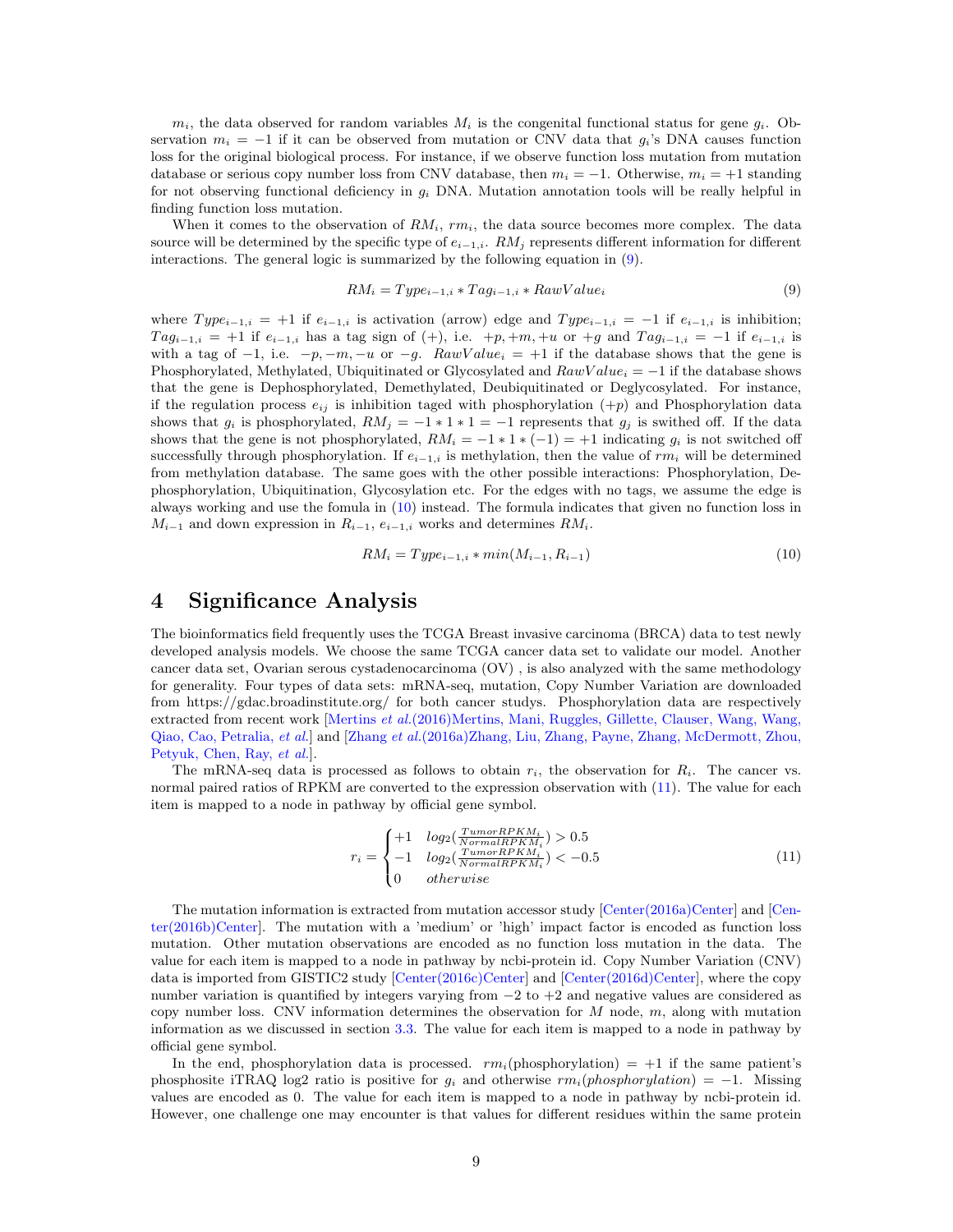

<span id="page-9-0"></span>Figure 5: ROC curve for BRCA Significance study. The orange, red, blue, green and purple curve corresponds to  $\beta = 0.1, 0.2, 0.3, 0.4, 0.5$  seperately. The threshold is picked from [0,1] with a step of 1/10000.

may be inconsistent, and KEGG pathway fails to provide sufficient information on the specific residue involved for each phosphorylation. As a result, only the consistent signal is considered in the experiment.

All KEGG Homo Sapien pathways are used in this study, and the implementation is done mainly with R package "KEGGgraph" [\[Zhang and Wiemann\(2009\)Zhang and Wiemann\]](#page-14-6) and "gRain" [\[Højsgaard\(2012\)Højsgaard\]](#page-13-6).

Next we do a significance analysis similar to that of PARADIGM [Vaske *et al.*[\(2010\)Vaske, Benz,](#page-14-1) [Sanborn, Earl, Szeto, Zhu, Haussler, and Stuart\]](#page-14-1). We will produce decoy pathways by permuting the genes in the pathway while keeping the interactions. We generate one decoy pathway for each of 308 KEGG pathways. For each pathway, we extract all possible routes in it. Then for each route, we calculate the score for each pathway by [\(8\)](#page-7-1). We go on to rank the significant real pathways and their corresponding decoy pathway. A threshold is set to do prediction, i.e. the cases with a score higher than the threshold is predicted to be a real pathway. After obtaining False positive rate and True positive rate with various thresholds, the resulting ROC (Receiver operating characteristic) curve can be seen in Figure [5](#page-9-0) and Figure [6.](#page-10-0) The AUC gets to 0.77(0.72) when taking the threshold  $\beta = 0.52(1.00)$  for BRCA(OV). Furthermore, while taking the same value of  $\beta$ , the top significant pathways for Breast cancer (BRCA) and Ovarian Cancer (OV) are filtered out from the 44 signaling Homo Sapien pathways and listed in Table [5](#page-11-0) and Table [6.](#page-12-4) The second column corresponds to the score for the real pathway by [\(8\)](#page-7-1). The third column contains the score for the corresponding decoy pathway. The pathways with a score less than its corresponding decoy pathway are filtered out.

### 4.1 BRCA Pathways Verification

The result for Breast cancer is firstly verified by biomedical literatures. The pathways in Table[.5](#page-11-0) is reviewed one by one. In breast cancer Neurotrophins and their receptors significantly impact tumor cell growth and metastasis through various signaling pathways according to [\[Hondermarck\(2012\)Hondermarck\]](#page-13-7). Vascular endothelial growth factor (VEGF) is the most prominent among the angiogenic cytokines and is believed to play a central role in the process of neovascularization, both in cancer as well as other inflammatory diseases [Kieran et al.[\(2012\)Kieran, Kalluri, and Cho\]](#page-13-8). In primary breast cancer, AMPK activity is known diminished in an estimated 90% of cases [Li et al.[\(2015\)Li, Saud, Young, Chen, and](#page-13-9) [Hua\]](#page-13-9). Dysfunction of Hippo pathway components is linked with breast cancer stem cell regulation and the connection between the disease and genetic variations in the pathway is reported in [\[Zhang](#page-14-7) et al.[\(2016b\)Zhang, Yao, Hu, Zhu, Liu, Lunetta, Haddad, Yang, Shen, Hong,](#page-14-7) et al.]. Activation of the phosphoinositide 3 kinase (PI3K)/Akt/mammalian target of rapamycin (mTOR) pathway is commonly reported in breast cancer [Lee et al.[\(2015\)Lee, Loh, and Yap\]](#page-13-10). Involvement of the cAMP/protein kinase A pathway and of mitogen-activated protein kinase in the anti-proliferative effects of anandamide in human breast cancer cells is discussed in [Melck *et al.*[\(1999\)Melck, Rueda, Galve-Roperh, De Petrocellis,](#page-13-11) Guzmán, and Di Marzo]. [\[Buck and Knabbe\(2006\)Buck and Knabbe\]](#page-12-5) discuss the key role of TGF- $\beta$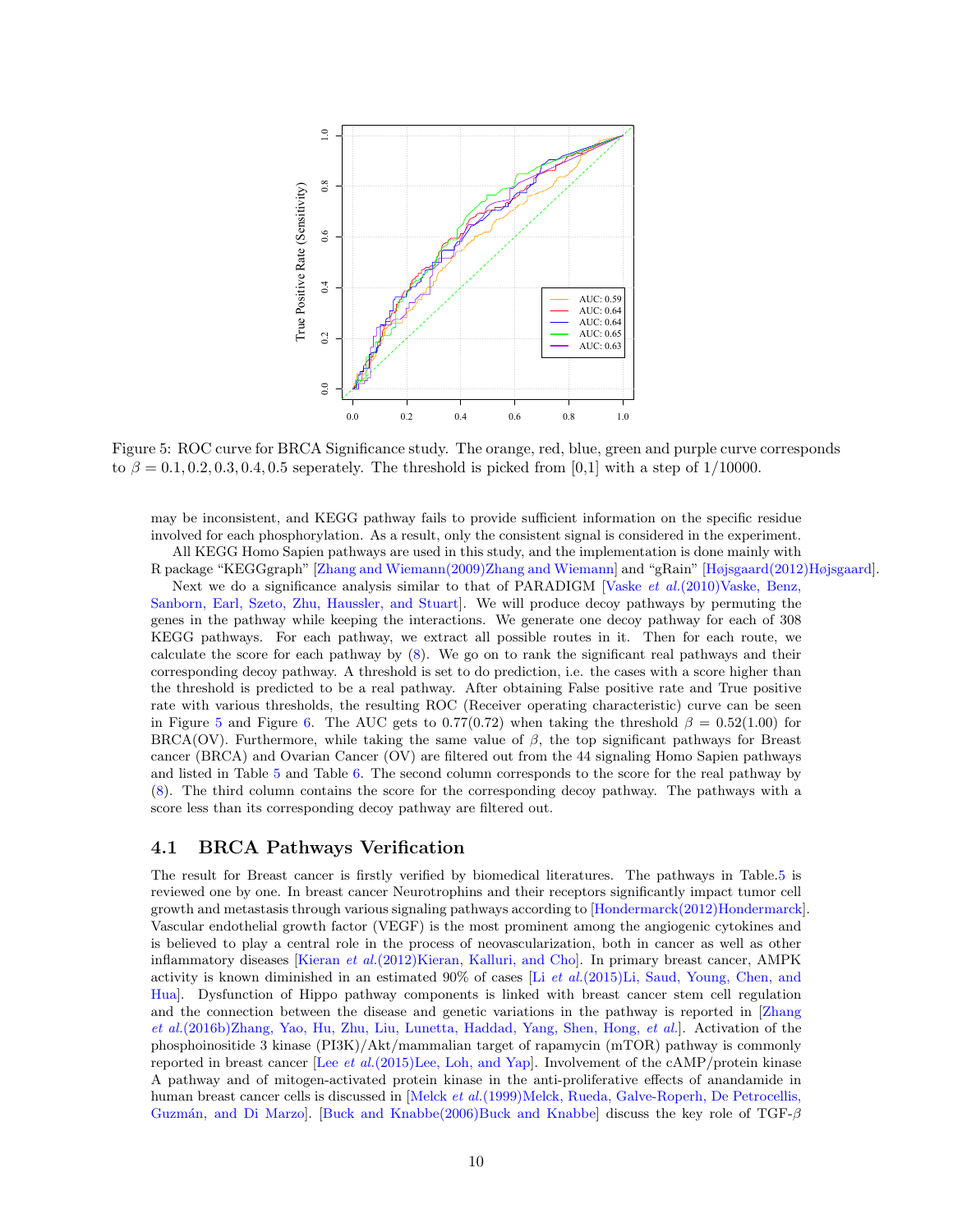

<span id="page-10-0"></span>Figure 6: ROC curve for OV Significance study. The orange, red, blue, green and dark green curve corresponds to  $\beta = 0.2, 0.4, 0.6, 0.8, 1.0$  seperately. The threshold is picked from [0,1] with a step of 1/10000.

signaling. ErbB signaling pathway is well known frequently dysregulated in breast cancer [\[Yarden and](#page-14-8) [Sliwkowski\(2001\)Yarden and Sliwkowski\]](#page-14-8). The critical role for NF-κB signaling pathway is discussed in [\[Shostak and Chariot\(2011\)Shostak and Chariot\]](#page-14-9). According to Wang and Li, LOX-1 is up-regulated by TNF in endothelial cell promoting the adhesion and trans-endothelial migration of MDA-MB-231 breast cancer cells [\[Wang and Lin\(2008\)Wang and Lin\]](#page-14-10). An excellent review summarizing the role of the toll-like receptor signaling pathway on breast cancer risk, disease progression, survival, and disease recurrence is given in [La Creis et al.[\(2013\)La Creis, Rogers, Yeyeodu, Jones, and Kimbro\]](#page-13-12). Oxytocin Receptors is related to breast cancer according to [Reversi et al.[\(2005\)Reversi, Cassoni, and Chini\]](#page-14-11). Blockade of Wnt/ $\beta$ -catenin signaling suppresses breast cancer metastasis [Jang *et al.*[\(2015\)Jang, Kim,](#page-13-13) [Cho, Park, Jung, Lee, Hong, and Nam\]](#page-13-13). When it comes to Calcium signaling pathway, specific  $Ca(2+)$ channels reportedly play important roles in the proliferation and invasiveness of breast cancer cells [\[Az-](#page-12-6)imi et al.[\(2014\)Azimi, Roberts-Thomson, and Monteith\]](#page-12-6). [Kasper et al.[\(2009\)Kasper, Jaks, Fiaschi, and](#page-13-14) Toftgård, conclude that the inhibition of Hedgehog signalling in breast tumours may interfere with the maintenance of a putative cancer stem cell compartment and the abnormal stimulation of tumour stroma. Oestrogen is known to trigger the sphingolipid signaling cascade in various tissues including breast cancer [\[Sukocheva and Wadham\(2014\)Sukocheva and Wadham\]](#page-14-12).

Overall, we found that 94% (17/18) of the pathways in Table [5](#page-11-0) have some published facts implicated in breast cancer, suggesting that our analysis is producing meaningful outcomes. The only one that is not confirmed by literatures is marked with ∗ and deserves further investigation. Furthermore, we could also look into the perturbed routes in each pathway reported here and it is attached in supplementary document as Table.S1 due to its large size.

### 4.2 OV Pathways Verification

The ovarian cancer result is also validated in a similar way. TNF secretion by ovarian cancer cells stimulated a constitutive network consisting of cytokines, chemokines, and angiogenic factors that promoted colonization of the peritoneum and neovascularization for developing tumor deposits [\[Wang and](#page-14-10) Lin(2008)Wang and Lin. VEGF has also been implicated in the pathogenesis of ovarian cancer according to [Moghaddam et al.[\(2012\)Moghaddam, Amini, Morris, and Pourgholami\]](#page-14-13). For MAPK pathway, MEK4 suppresses metastasis based on its downregulation in prostate and ovarian cancers with a high risk of metastasis [Dhillon et al.[\(2007\)Dhillon, Hagan, Rath, and Kolch\]](#page-12-7). [Luquain et al.[\(2003\)Luquain,](#page-13-15) [Singh, Wang, Natarajan, and Morris\]](#page-13-15) identify a novel role of phospholipase D in agonist-stimulated lysophosphatidic acid synthesis by ovarian cancer cells. Rap1A promotes ovarian cancer metastasis via activation of  $ERK/p38$  and notch signaling [Lu et al.[\(2016\)Lu, Wang, Wu, Wan, and Yang\]](#page-13-16). [\[Hanrahan](#page-13-17) et al.[\(2012\)Hanrahan, Schultz, Westfal, Sakr, Giri, Scarperi, Janikariman, Olvera, Stevens, She,](#page-13-17) et al.] reported that ovarian cancer cell lines (23.5%) had RAS/RAF pathway aberrations. The ras-signaling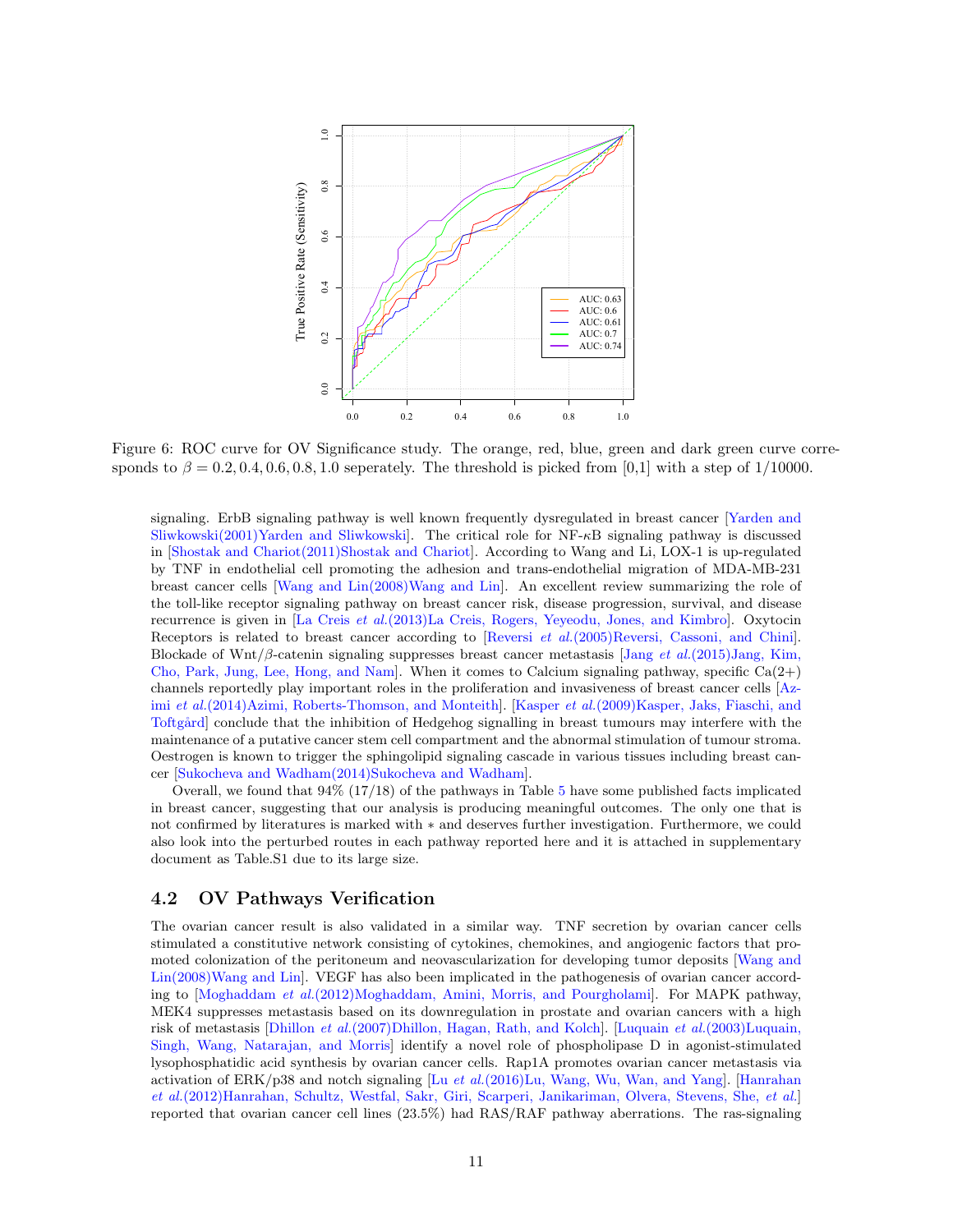| Pathway                                  | Real Score  | Decoy Score  |
|------------------------------------------|-------------|--------------|
| Adipocytokine signaling pathway *        | 0.02        |              |
| Neurotrophin signaling pathway           | 0.008281573 |              |
| VEGF signaling pathway                   | 0.007518797 |              |
| AMPK signaling pathway                   | 0.005676443 | 0            |
| Hippo signaling pathway multiple species | 0.004608295 | 0            |
| PI3KAkt signaling pathway                | 0.004464286 | 0            |
| cAMP signaling pathway                   | 0.003601441 | 0            |
| TGF beta signaling pathway               | 0.003039514 | 0            |
| ErbB signaling pathway                   | 0.002814919 | $\mathbf{0}$ |
| $NFAB$ signaling pathway                 | 0.002477291 | 0            |
| TNF signaling pathway                    | 0.00210084  |              |
| Tolllike receptor signaling pathway      | 0.001174168 |              |
| Oxytocin signaling pathway               | 0.020889488 | 0.000673854  |
| Hippo signaling pathway                  | 0.002457002 | 0.000117     |
| Wnt signaling pathway                    | 0.005074161 | 0.00058548   |
| Calcium signaling pathway                | 0.014311736 | 0.00234192   |
| Hedgehog signaling pathway               | 0.00487013  | 0.001623377  |
| Sphingolipid signaling pathway           | 0.007585335 | 0.003792668  |

<span id="page-11-0"></span>Table 5: SIGNIFICANT PATHWAY REPORTED FOR BRCA

pathway has attracted considerable attention as a target for anticancer therapy because of its important role in carcinogenesis [\[Adjei\(2001\)Adjei\]](#page-12-8). [Szkandera et al.[\(2013\)Szkandera, Kiesslich, Haybaeck,](#page-14-14) [Gerger, and Pichler\]](#page-14-14) highlights the crucial role of Hedgehog signaling in the development and progression of ovarian cancer. Findings argue that the Hippo signaling pathway defines an important pathway in progression of ovarian cancer in [Hall et al.[\(2010\)Hall, Wang, Miao, Oliva, Shen, Wheeler, Hilsenbeck,](#page-12-9) [Orsulic, and Goode\]](#page-12-9). According to [Cheaib et al.[\(2015\)Cheaib, Auguste, and Leary\]](#page-12-10), phosphatidylinositol 3 kinase (PI3K) pathway is frequently altered in cancer, including ovarian cancer (OC). Compelling evidence suggests that  $NF-\kappa B$  plays a critical role in ovarian cancer in [White *et al.*[\(2011\)White, Rider,](#page-14-15) [Kalli, Knutson, Jarvik, and Goode\]](#page-14-15). [Arend et al.(2013)Arend, Londoño-Joshi, Straughn, and Buchs[baum\]](#page-12-11) review the Wnt/ $\beta$ -catenin pathway as it relates to epithelial ovarian cancer, specifically its role in chemoresistance and its potential role as a target for chemosensitization. Inhibition of the JAK2/STAT3 pathway in ovarian cancer results in the loss of cancer stem cell-like characteristics and a reduced tumor burden [Abubaker et al.[\(2014\)Abubaker, Luwor, Zhu, McNally, Quinn, Burns, Thompson, Findlay,](#page-12-12) [and Ahmed\]](#page-12-12). The mammalian target of rapamycin (mTOR) is frequently activated in epithelial ovarian cancer, and is regarded as an attractive therapeutic target for therapy in  $[Mabuchi, ed..(2011)Mabuchi,$  $[Mabuchi, ed..(2011)Mabuchi,$ [Hisamatsu, and Kimura\]](#page-13-18). [Corney et al.[\(2008\)Corney, Flesken-Nikitin, Choi, and Nikitin\]](#page-12-13) review the role of tumor suppressor p53 and the Rb pathway in EOC with particular attention to association of p53 to high grade serous carcinomas as opposed to low grade and benign tumors.

Overall, we found that  $82\%$  (14/17) of the pathways in Table [6](#page-12-4) have some published facts implicated in ovarian cancer, suggesting that our analysis is producing meaningful outcomes. Furthermore, we could also look into the perturbed routes in each pathway reported here and it is attached in supplementary document as Table.S2 due to its large size.

## 5 Discussion

We further extend the existing deep pathway analysis approach by introducing more detailed information in the pathway. Unlike existing methods, the model has the ability to handle multiple types of data including CNV, proteomics and methylation data. We first demonstrated the performance of the model through significance study with real data, and compare the result against PARADIGM and SPIA. Significant pathways reported can be verifed by current literature. In the end, we carried out a pathway route analysis (deep pathway analysis) combined with verification from biological literature. Our Bayesian based approach can be further augmented with additional statistical and machine learning methods, for example, for enhanced model selection, hypothesis test, parameter estimation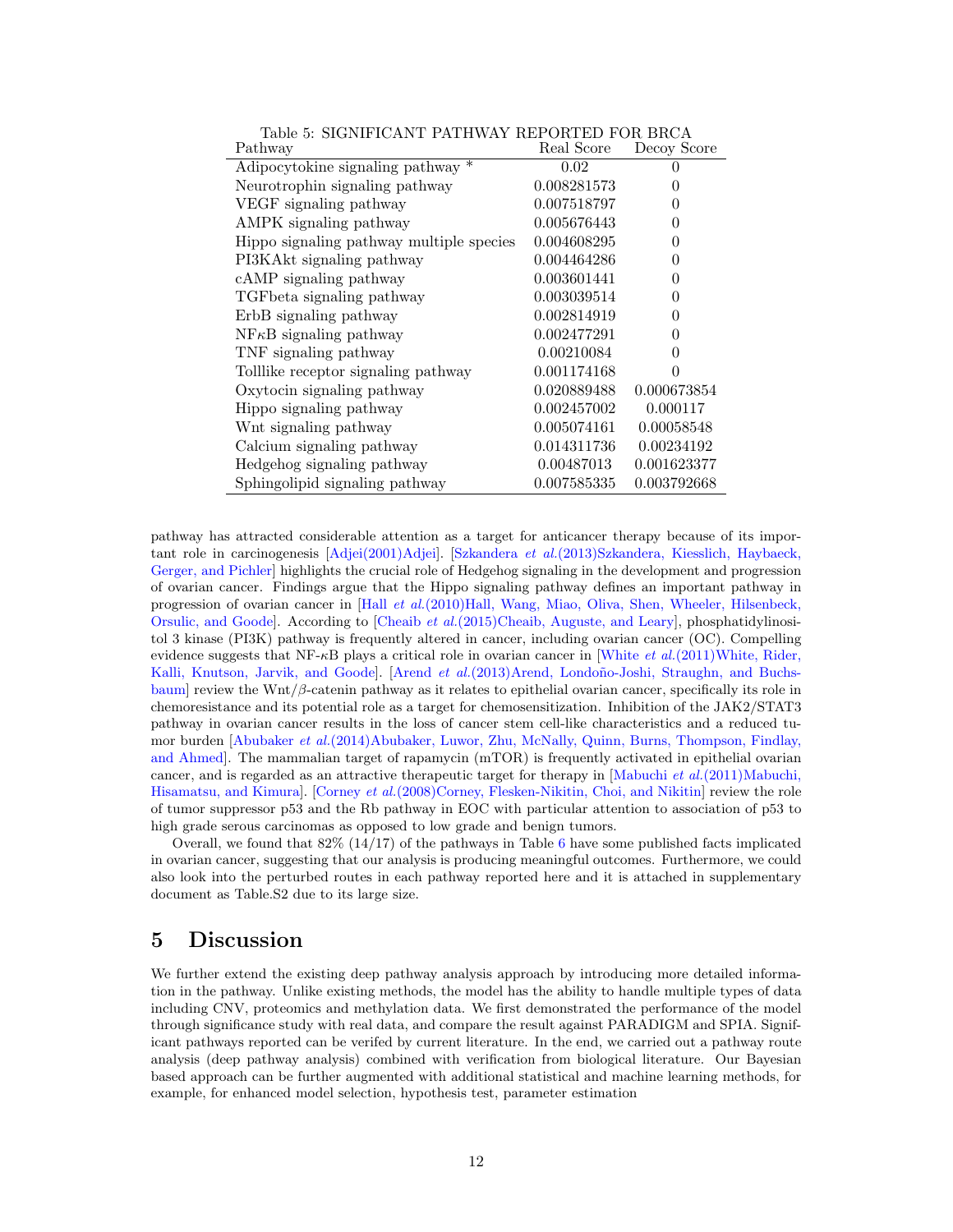| Table 6: SIGNIFICANT PATHWAY<br>REPORTED FOR OV |                  |
|-------------------------------------------------|------------------|
| Real Score                                      | Decoy Score      |
| 0.008299381                                     | $\mathbf{0}$     |
| 0.007509387                                     | $\mathbf{0}$     |
| 0.006718925                                     | $\Omega$         |
| 0.003164489                                     | 0                |
| 0.002879539                                     | $\theta$         |
| 0.001560912                                     | $\theta$         |
| 0.001462766                                     | $\theta$         |
| 0.000725338                                     | 0                |
| 0.000487915                                     | $\Omega$         |
| 0.000434485                                     | $\left( \right)$ |
| 0.000368958                                     | 0                |
| 0.001947448                                     | 5.85E-05         |
| 2.27E-05                                        | $\mathbf{0}$     |
| 0.002733265                                     | 0.000359842      |
| 0.00377488                                      | 0.000691244      |
| 0.001706679                                     | 0.000458365      |
| 0.006871944                                     | 0.001952085      |
|                                                 |                  |

<span id="page-12-4"></span>

| Table 6: SIGNIFICANT PATHWAY REPORTED FOR OV |                        |  |
|----------------------------------------------|------------------------|--|
| Pathway                                      | Real Score Decoy Score |  |
| RIGIlike receptor signaling pathway *        | 0.008299381            |  |
| ____                                         | ----------             |  |

# References

- <span id="page-12-12"></span>[Abubaker et al.(2014)Abubaker, Luwor, Zhu, McNally, Quinn, Burns, Thompson, Findlay, and Ahmed] Abubaker, K., Luwor, R. B., Zhu, H., McNally, O., Quinn, M. A., Burns, C. J., Thompson, E. W., Findlay, J. K., and Ahmed, N. (2014). Inhibition of the jak2/stat3 pathway in ovarian cancer results in the loss of cancer stem cell-like characteristics and a reduced tumor burden. BMC cancer,  $14(1)$ , 317.
- <span id="page-12-8"></span>[Adjei(2001)Adjei] Adjei, A. A. (2001). Blocking oncogenic ras signaling for cancer therapy. Journal of the National Cancer Institute, 93(14), 1062–1074.
- <span id="page-12-11"></span>[Arend et al.(2013)Arend, Londoño-Joshi, Straughn, and Buchsbaum] Arend, R. C., Londoño-Joshi, A. I., Straughn, J. M., and Buchsbaum, D. J. (2013). The wnt/β-catenin pathway in ovarian cancer: a review. Gynecologic oncology,  $131(3)$ ,  $772-779$ .
- <span id="page-12-6"></span>[Azimi et al.(2014)Azimi, Roberts-Thomson, and Monteith] Azimi, I., Roberts-Thomson, S., and Monteith, G. (2014). Calcium influx pathways in breast cancer: opportunities for pharmacological intervention. British journal of pharmacology, 171(4), 945-960.
- <span id="page-12-5"></span>[Buck and Knabbe(2006)Buck and Knabbe] Buck, M. B. and Knabbe, C. (2006). Tgf-beta signaling in breast cancer. Annals of the New York Academy of Sciences, 1089(1), 119–126.
- <span id="page-12-0"></span>[Center(2016a)Center] Center, B. I. T. G. D. A. (2016a). Mutation assessor.
- <span id="page-12-1"></span>[Center(2016b)Center] Center, B. I. T. G. D. A. (2016b). Mutation assessor.
- <span id="page-12-2"></span>[Center(2016c)Center] Center, B. I. T. G. D. A. (2016c). Snp6 copy number analysis (gistic2).
- <span id="page-12-3"></span>[Center(2016d)Center] Center, B. I. T. G. D. A. (2016d). Snp6 copy number analysis (gistic2).
- <span id="page-12-10"></span>[Cheaib et al.(2015)Cheaib, Auguste, and Leary] Cheaib, B., Auguste, A., and Leary, A. (2015). The pi3k/akt/mtor pathway in ovarian cancer: therapeutic opportunities and challenges. Chinese journal of cancer,  $34(1)$ , 4.
- <span id="page-12-13"></span>[Corney et al.(2008)Corney, Flesken-Nikitin, Choi, and Nikitin] Corney, D. C., Flesken-Nikitin, A., Choi, J., and Nikitin, A. Y. (2008). Role of p53 and rb in ovarian cancer. In Ovarian Cancer, pages 99–117. Springer.
- <span id="page-12-7"></span>[Dhillon et al.(2007)Dhillon, Hagan, Rath, and Kolch] Dhillon, A. S., Hagan, S., Rath, O., and Kolch, W. (2007). Map kinase signalling pathways in cancer. Oncogene, **26**(22), 3279–3290.
- <span id="page-12-9"></span>[Hall et al.(2010)Hall, Wang, Miao, Oliva, Shen, Wheeler, Hilsenbeck, Orsulic, and Goode] Hall, C. A., Wang, R., Miao, J., Oliva, E., Shen, X., Wheeler, T., Hilsenbeck, S. G., Orsulic, S., and Goode, S.  $(2010)$ . Hippo pathway effector yap is an ovarian cancer oncogene. *Cancer research*, **70** $(21)$ , 8517–8525.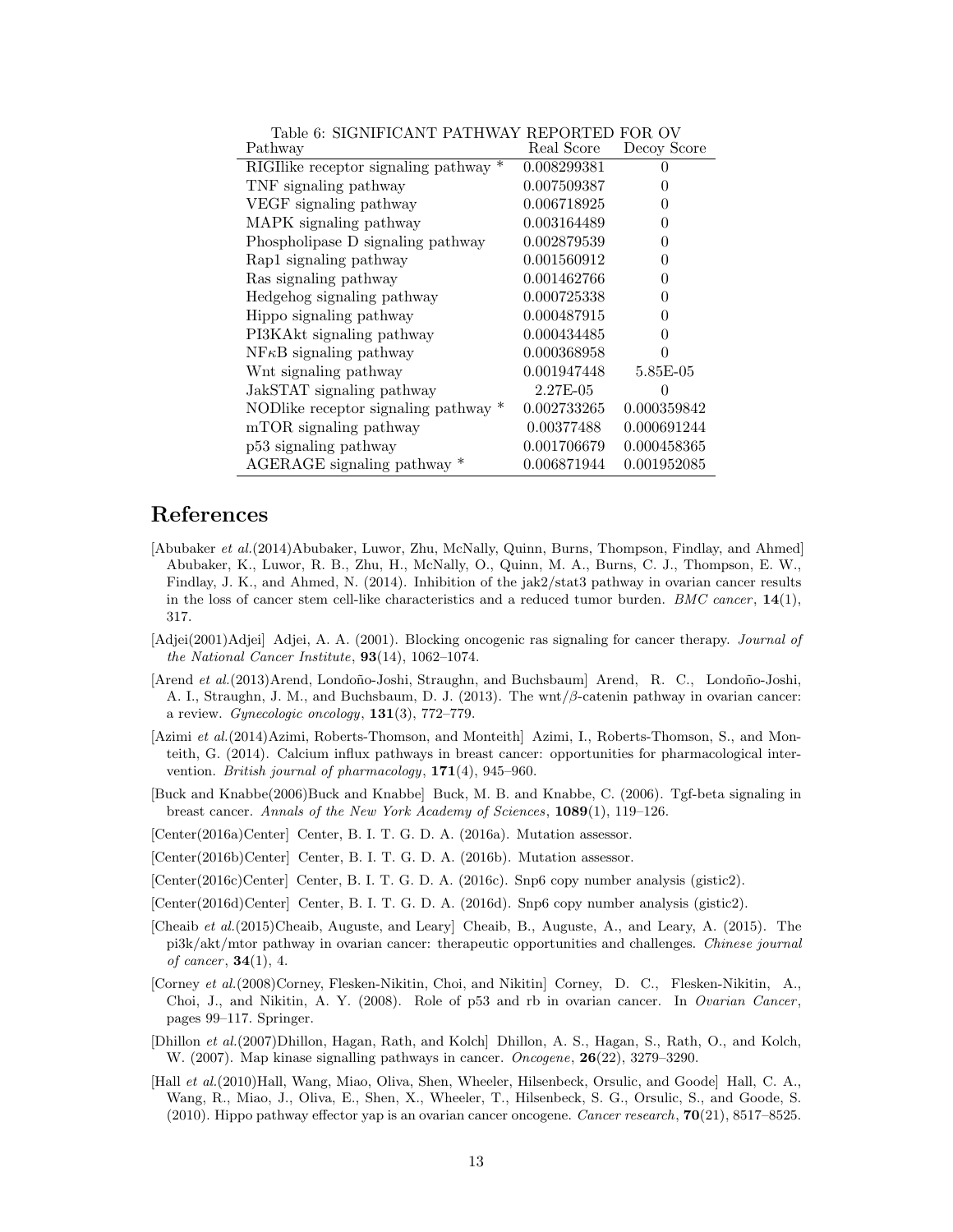- <span id="page-13-17"></span>[Hanrahan et al.(2012)Hanrahan, Schultz, Westfal, Sakr, Giri, Scarperi, Janikariman, Olvera, Stevens, She, et al.] Hanrahan, A. J., Schultz, N., Westfal, M. L., Sakr, R. A., Giri, D. D., Scarperi, S., Janikariman, M., Olvera, N., Stevens, E. V., She, Q.-B., et al. (2012). Genomic complexity and akt dependence in serous ovarian cancer. Cancer discovery, 2(1), 56–67.
- <span id="page-13-6"></span>[Højsgaard(2012)Højsgaard] Højsgaard, S. (2012). Graphical independence networks with the gRain package for R. Journal of Statistical Software, 46(10), 1–26.
- <span id="page-13-7"></span>[Hondermarck(2012)Hondermarck] Hondermarck, H. (2012). Neurotrophins and their receptors in breast cancer. Cytokine  $\mathcal{C}$  growth factor reviews, 23(6), 357-365.
- <span id="page-13-2"></span>[Isci et al.(2011)Isci, Ozturk, Jones, and Otu] Isci, S., Ozturk, C., Jones, J., and Otu, H. H. (2011). Pathway analysis of high-throughput biological data within a bayesian network framework. Bioinfor $matics, 27(12), 1667-1674.$
- <span id="page-13-13"></span>[Jang et al.(2015)Jang, Kim, Cho, Park, Jung, Lee, Hong, and Nam] Jang, G.-B., Kim, J.-Y., Cho, S.- D., Park, K.-S., Jung, J.-Y., Lee, H.-Y., Hong, I.-S., and Nam, J.-S. (2015). Blockade of wnt/β-catenin signaling suppresses breast cancer metastasis by inhibiting csc-like phenotype. Scientific reports, 5, 12465.
- <span id="page-13-3"></span>[Kanehisa and Goto(2000)Kanehisa and Goto] Kanehisa, M. and Goto, S. (2000). Kegg: kyoto encyclopedia of genes and genomes. Nucleic acids research, 28(1), 27–30.
- <span id="page-13-14"></span>[Kasper et al.(2009)Kasper, Jaks, Fiaschi, and Toftgård] Kasper, M., Jaks, V., Fiaschi, M., and Toftgård, R. (2009). Hedgehog signalling in breast cancer. *Carcinogenesis*,  $30(6)$ ,  $903-911$ .
- <span id="page-13-8"></span>[Kieran et al.(2012)Kieran, Kalluri, and Cho] Kieran, M. W., Kalluri, R., and Cho, Y.-J. (2012). The vegf pathway in cancer and disease: responses, resistance, and the path forward. Cold Spring Harbor perspectives in medicine, 2(12), a006593.
- <span id="page-13-4"></span>[Koller and Friedman(2009)Koller and Friedman] Koller, D. and Friedman, N. (2009). Probabilistic graphical models: principles and techniques. MIT press.
- <span id="page-13-1"></span>[Korucuoglu et al.(2014)Korucuoglu, Isci, Ozgur, and Otu] Korucuoglu, M., Isci, S., Ozgur, A., and Otu, H. H. (2014). Bayesian pathway analysis of cancer microarray data. PloS one, 9(7), e102803.
- <span id="page-13-12"></span>[La Creis et al.(2013)La Creis, Rogers, Yeyeodu, Jones, and Kimbro] La Creis, R. K., Rogers, E. N., Yeyeodu, S. T., Jones, D. Z., and Kimbro, K. S. (2013). Contribution of toll-like receptor signaling pathways to breast tumorigenesis and treatment. Breast Cancer , 5, 43.
- <span id="page-13-10"></span>[Lee et al.(2015)Lee, Loh, and Yap] Lee, J. J., Loh, K., and Yap, Y.-S. (2015). Pi3k/akt/mtor inhibitors in breast cancer. Cancer biology  $\mathcal{B}$  medicine, 12(4), 342–354.
- <span id="page-13-0"></span>[Li and Li(2008)Li and Li] Li, C. and Li, H. (2008). Network-constrained regularization and variable selection for analysis of genomic data. *Bioinformatics*, **24**(9), 1175–1182.
- <span id="page-13-9"></span>[Li et al.(2015)Li, Saud, Young, Chen, and Hua] Li, W., Saud, S. M., Young, M. R., Chen, G., and Hua, B. (2015). Targeting ampk for cancer prevention and treatment. Oncotarget, 6(10), 7365–78.
- <span id="page-13-16"></span>[Lu et al.(2016)Lu, Wang, Wu, Wan, and Yang] Lu, L., Wang, J., Wu, Y., Wan, P., and Yang, G. (2016). Rap1a promotes ovarian cancer metastasis via activation of erk/p38 and notch signaling. Cancer Medicine, 5(12), 3544–3554.
- <span id="page-13-15"></span>[Luquain et al.(2003)Luquain, Singh, Wang, Natarajan, and Morris] Luquain, C., Singh, A., Wang, L., Natarajan, V., and Morris, A. J. (2003). Role of phospholipase d in agonist-stimulated lysophosphatidic acid synthesis by ovarian cancer cells. Journal of lipid research, 44(10), 1963–1975.
- <span id="page-13-18"></span>[Mabuchi et al.(2011)Mabuchi, Hisamatsu, and Kimura] Mabuchi, S., Hisamatsu, T., and Kimura, T. (2011). Targeting mtor signaling pathway in ovarian cancer. Current medicinal chemistry,  $18(19)$ , 2960–2968.
- <span id="page-13-11"></span>[Melck et al.(1999)Melck, Rueda, Galve-Roperh, De Petrocellis, Guzmán, and Di Marzo] Melck, D., Rueda, D., Galve-Roperh, I., De Petrocellis, L., Guzmán, M., and Di Marzo, V. (1999). Involvement of the camp/protein kinase a pathway and of mitogen-activated protein kinase in the anti-proliferative effects of anandamide in human breast cancer cells. FEBS letters, 463(3), 235–240.
- <span id="page-13-5"></span>[Mertins et al.(2016)Mertins, Mani, Ruggles, Gillette, Clauser, Wang, Wang, Qiao, Cao, Petralia, et al.] Mertins, P., Mani, D., Ruggles, K. V., Gillette, M. A., Clauser, K. R., Wang, P., Wang, X., Qiao, J. W., Cao, S., Petralia, F., et al. (2016). Proteogenomics connects somatic mutations to signalling in breast cancer. Nature, 534(7605), 55–62.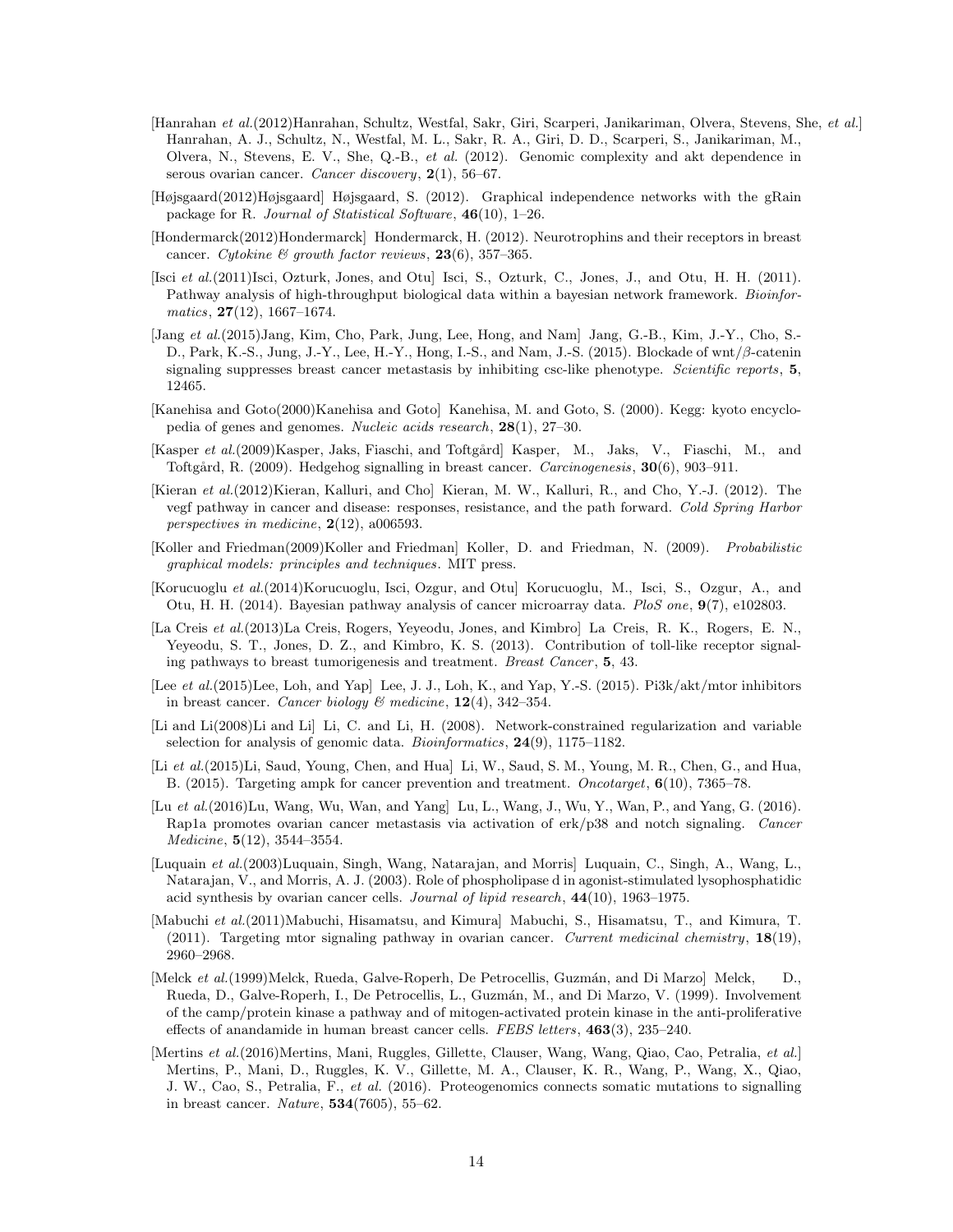- <span id="page-14-13"></span>[Moghaddam et al.(2012)Moghaddam, Amini, Morris, and Pourgholami] Moghaddam, S. M., Amini, A., Morris, D. L., and Pourgholami, M. H. (2012). Significance of vascular endothelial growth factor in growth and peritoneal dissemination of ovarian cancer. Cancer and Metastasis Reviews,  $31(1-2)$ , 143–162.
- <span id="page-14-11"></span>[Reversi et al.(2005)Reversi, Cassoni, and Chini] Reversi, A., Cassoni, P., and Chini, B. (2005). Oxytocin receptor signaling in myoepithelial and cancer cells. Journal of mammary gland biology and neoplasia, 10(3), 221.
- <span id="page-14-9"></span>[Shostak and Chariot(2011)Shostak and Chariot] Shostak, K. and Chariot, A. (2011). Nf-κb, stem cells and breast cancer: the links get stronger. Breast Cancer Research, 13(4), 214.
- <span id="page-14-2"></span>[Subramanian et al.(2005)Subramanian, Tamayo, Mootha, Mukherjee, Ebert, Gillette, Paulovich, Pomeroy, Golub, Lander, et al.] Subramanian, A., Tamayo, P., Mootha, V. K., Mukherjee, S., Ebert, B. L., Gillette, M. A., Paulovich, A., Pomeroy, S. L., Golub, T. R., Lander, E. S., et al. (2005). Gene set enrichment analysis: a knowledge-based approach for interpreting genome-wide expression profiles. Proceedings of the National Academy of Sciences,  $102(43)$ ,  $15545-15550$ .
- <span id="page-14-12"></span>[Sukocheva and Wadham(2014)Sukocheva and Wadham] Sukocheva, O. and Wadham, C. (2014). Role of sphingolipids in oestrogen signalling in breast cancer cells: an update. Journal of Endocrinology, 220(3), R25–R35.
- <span id="page-14-14"></span>[Szkandera et al.(2013)Szkandera, Kiesslich, Haybaeck, Gerger, and Pichler] Szkandera, J., Kiesslich, T., Haybaeck, J., Gerger, A., and Pichler, M. (2013). Hedgehog signaling pathway in ovarian cancer. International journal of molecular sciences, 14(1), 1179–1196.
- <span id="page-14-3"></span>[Tarca et al.(2009)Tarca, Draghici, Khatri, Hassan, Mittal, Kim, Kim, Kusanovic, and Romero] Tarca, A. L., Draghici, S., Khatri, P., Hassan, S. S., Mittal, P., Kim, J.-s., Kim, C. J., Kusanovic, J. P., and Romero, R. (2009). A novel signaling pathway impact analysis. Bioinformatics, 25(1), 75–82.
- <span id="page-14-1"></span>[Vaske et al.(2010)Vaske, Benz, Sanborn, Earl, Szeto, Zhu, Haussler, and Stuart] Vaske, C. J., Benz, S. C., Sanborn, J. Z., Earl, D., Szeto, C., Zhu, J., Haussler, D., and Stuart, J. M. (2010). Inference of patient-specific pathway activities from multi-dimensional cancer genomics data using paradigm. Bioinformatics, 26(12), i237–i245.
- <span id="page-14-4"></span>[Verbeke et al.(2015)Verbeke, Van den Eynden, Fierro, Demeester, Fostier, and Marchal] Verbeke, L. P., Van den Eynden, J., Fierro, A. C., Demeester, P., Fostier, J., and Marchal, K. (2015). Pathway relevance ranking for tumor samples through network-based data integration. PloS one, 10(7), e0133503.
- <span id="page-14-0"></span>[Vogel et al.(2001)Vogel, Cobleigh, Tripathy, Gutheil, Harris, Fehrenbacher, Slamon, Murphy, Novotny, Burchmore, et al.] Vogel, C., Cobleigh, M., Tripathy, D., Gutheil, J., Harris, L., Fehrenbacher, L., Slamon, D., Murphy, M., Novotny, W., Burchmore, M., et al. (2001). First-line, single-agent herceptin®(trastuzumab) in metastatic breast cancer: a preliminary report. European Journal of Cancer, 37, 25–29.
- <span id="page-14-10"></span>[Wang and Lin(2008)Wang and Lin] Wang, X. and Lin, Y. (2008). Tumor necrosis factor and cancer, buddies or foes? 1. Acta pharmacologica Sinica, 29(11), 1275–1288.
- <span id="page-14-15"></span>[White et al.(2011)White, Rider, Kalli, Knutson, Jarvik, and Goode] White, K. L., Rider, D. N., Kalli, K. R., Knutson, K. L., Jarvik, G. P., and Goode, E. L. (2011). Genomics of the nf-κb signaling pathway: hypothesized role in ovarian cancer. Cancer Causes & Control,  $22(5)$ , 785–801.
- <span id="page-14-8"></span>[Yarden and Sliwkowski(2001)Yarden and Sliwkowski] Yarden, Y. and Sliwkowski, M. X. (2001). Untangling the erbb signalling network. Nature reviews Molecular cell biology, 2(2), 127–137.
- <span id="page-14-5"></span>[Zhang et al.(2016a)Zhang, Liu, Zhang, Payne, Zhang, McDermott, Zhou, Petyuk, Chen, Ray, et al.] Zhang, H., Liu, T., Zhang, Z., Payne, S. H., Zhang, B., McDermott, J. E., Zhou, J.-Y., Petyuk, V. A., Chen, L., Ray, D., et al. (2016a). Integrated proteogenomic characterization of human high-grade serous ovarian cancer. Cell,  $166(3)$ , 755–765.
- <span id="page-14-7"></span>[Zhang et al.(2016b)Zhang, Yao, Hu, Zhu, Liu, Lunetta, Haddad, Yang, Shen, Hong, et al.] Zhang, J., Yao, S., Hu, Q., Zhu, Q., Liu, S., Lunetta, K. L., Haddad, S. A., Yang, N., Shen, H., Hong, C.- C., et al. (2016b). Genetic variations in the hippo signaling pathway and breast cancer risk in african american women in the amber consortium. Carcinogenesis, page bgw077.
- <span id="page-14-6"></span>[Zhang and Wiemann(2009)Zhang and Wiemann] Zhang, J. D. and Wiemann, S. (2009). Kegggraph: a graph approach to kegg pathway in r and bioconductor. Bioinformatics, 25(11), 1470–1471.